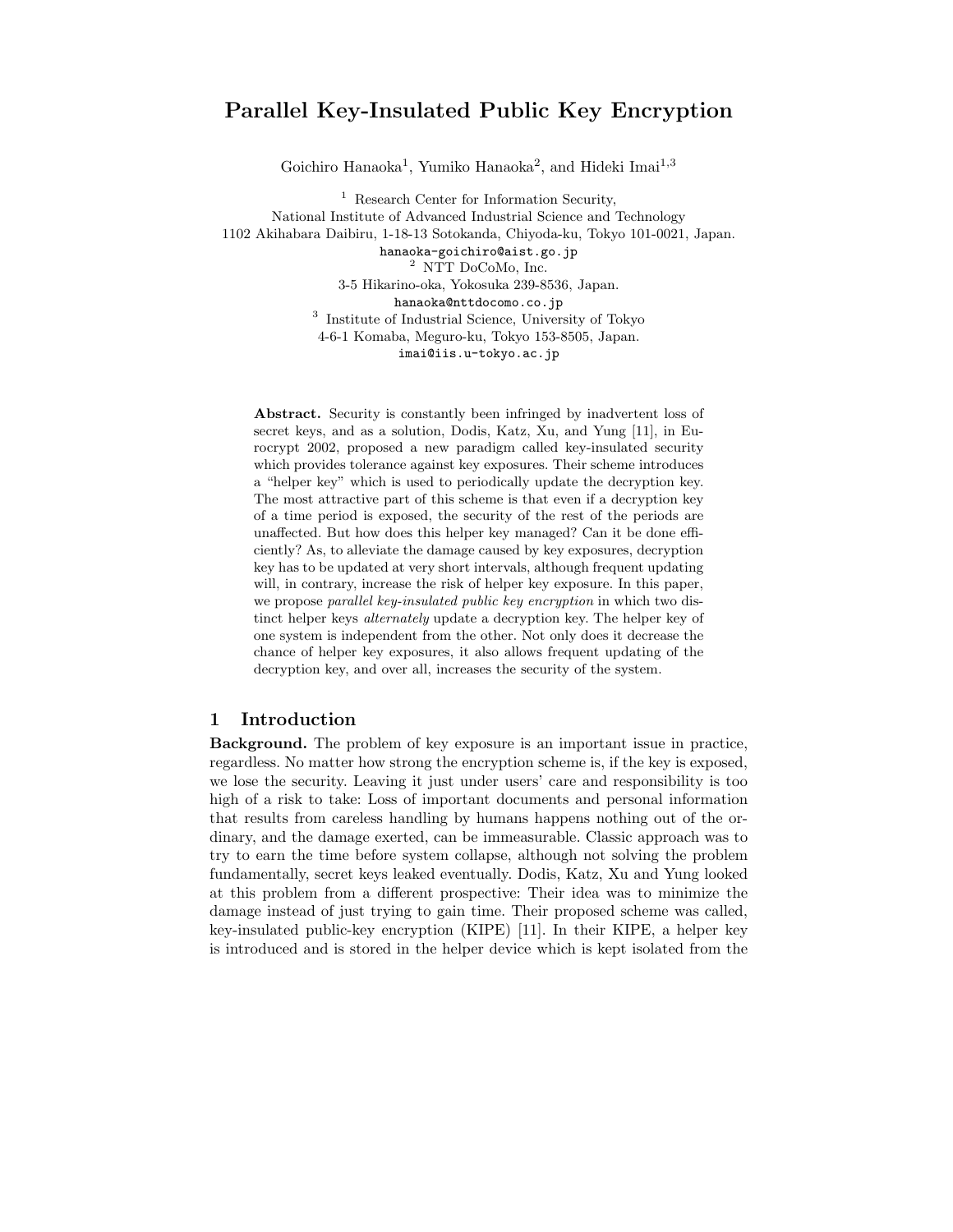network except for times it is used to update the decryption key. Encryption in KIPE is carried out using a fixed public key and time (e.g. date), and so, the need to announce new public key to others after each key updating (like what the certificate authority does in PKI) can be omitted. Regarding its security, security for all time periods except for time period exposed, both forward and backward security, are guaranteed.

Now, to increase the system tolerance against key exposures for KIPE system, the first thing that comes into mind is to update the decryption key at short timing (i.e. frequent intervals), however, this will, in turn, increase the frequency of helper device connection to the network and increase the risk of helper key exposure. This is due to that the KIPE assumes helper key exposures to less likely occur than decryption key exposures: Helper key and decryption key are managed independently and helper device can be stored in a physically much safer place as it is used only at key updates. Frequent updating of the decryption key will in turn put the helper key in a higher risk of exposure (as it will be connected to the network more often). So, a trade-off between decryption key and helper key exposures exists. For deeper understanding, let's consider the next example: Suppose you are a busy office worker who wishes to increase system tolerance by frequently updating the key. You think that updating twice each day is manageable. You decide to update the key once at home (at approx. midnight) and once at the office (at approx. noon). Since you leave the helper device at home, now, you will need to remind yourself not to forget to bring the device to work each day, or otherwise, make a copy of the device and leave one copy at your office for convenience. In either case, security of the decryption key is increased but the risk of helper key exposure is also increased (doubled). So, as we can see, unless the KIPE model is changed, it is impossible to increase the security of both decryption key and helper key simultaneously.

Our Results. In this paper, we propose parallel key-insulated public key encryption (PKIPE). Our PKIPE allows frequent updating of the decryption key, and at the same time, reduces the risk of helper key exposure. PKIPE differs from the original KIPE in that two distinct helper devices are introduced and each device is alternately used to update a single decryption key (so, you don't have to carry your helper device to-and-from work and office each day).

Initialization in PKIPE involves providing two auxiliary helpers  $H_1$  and  $H_2$ with master helper keys  $mst_1$  and  $mst_2$ , respectively, and the user's terminal with a *stage* 0 user secret key  $usk_0$ . Similarly to the original KIPE, user's public encryption key  $pk$  is treated like that of an ordinary encryption scheme with regard to certification, but its lifetime is divided into stages  $i = 1, 2, ..., N(= 2n)$ with encryption in stage i performed as a function of  $pk$ , i and the plaintext, and decryption in stage i performed by using a *stage i user secret key usk<sub>i</sub>* obtained by the following key-update process performed at the beginning of stage  $i$ :

- $-$  If  $i = 2k-1$  for  $k \in \{1, 2, ..., n\}, H_1$  sends to the user's terminal over a secure channel, a *stage i helper key hsk<sub>i</sub>* computed as a function of  $mst_1$  and i,
- If  $i = 2k$  for  $k \in \{1, 2, ..., n\}$ , similarly to the above,  $H_2$  sends  $h s k_i$  computed as a function of  $mst_2$  and i,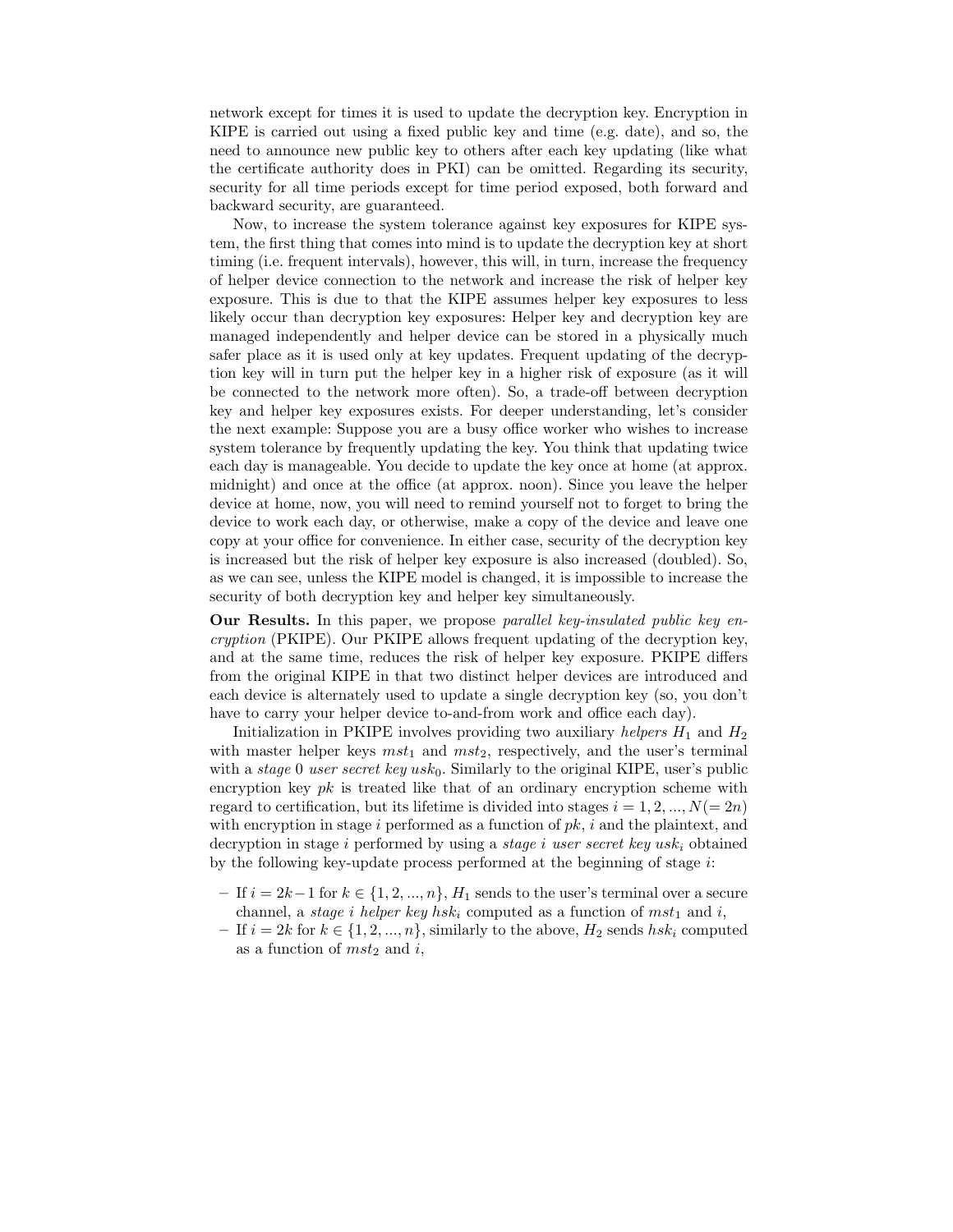the user computes usk<sub>i</sub> as a function of usk<sub>i-1</sub> and hsk<sub>i</sub>, and erases usk<sub>i-1</sub>. Like the original KIPE, our PKIPE also address random access key update [11] in which the user computes an arbitrary stage user secret key (that could also be a past key).

The security intentions are:

1. If none of the helpers is compromised, similar to the original KIPE, exposure of any of user secret keys does not compromise the security of the non-exposed stages, and

2. even if one of  $H_1$  and  $H_2$  is compromised in addition to the exposure of any of user secret keys, it still does not compromise the security of the nonexposed stages except for the ones whose corresponding user secret keys can be trivially determined from the exposed keys.

For case 2., consider a situation where an adversary obtains  $mst_1$ ,  $usk_{i_0}$  and usk<sub>i<sub>1</sub></sub> such that  $i_0$  and  $i_1$  are even and odd, respectively. Obviously, stages  $i_0$  and  $i_1$  are compromised. The security of stage  $i_0 + 1$  may also be compromised since  $usk_{i0+1}$  is easily computable from  $usk_{i0}$  and  $mst_1$ . Similarly, security of stage  $i_1$  – 1, too, may be compromised. (Notice that we address random access key update and so we can recover past keys). On the other hand, for example, the security of stage  $i_1 + 1$  is not compromised as  $usk_{i_1+1}$  is computed as a function of  $usk_{i_1}$  and  $mst_2$ , and not  $mst_1$ . So, in this case, security of all stages except for  $i_0$ ,  $i_0 + 1$ ,  $i_1$  and  $i_1 - 1$  remain secure. Furthermore, if only one of  $H_1$  or  $H_2$  is compromised but none of the user secret key is exposed, then all stages remain secure. In other words, even for the case when one of helper keys,  $mst_1$ and  $mst<sub>2</sub>$  is exposed, the security of our PKIPE is guaranteed to maintain at least the security level of the original KIPE.

Similar to the original KIPE, we can further address the case when all of the helper keys are exposed:

**3.** Even if both helpers  $H_1$  and  $H_2$  are compromised, security of all stages remain secure as long as user secret key (of even one stage) is not compromised in addition to the helper keys.

Our proposed schemes are proven to be semantically secure in the random oracle model.

Related Works. Followed by the earlier proposal made by Dodis, Katz, Xu and Yung [11], Dodis, Franklin, Katz, Miyaji and Yung proposed an intrusionresilient public key encryption (IRPKE) [13] which strengthened the forward security of KIPE. The security of IRPKE has enhanced, only, it became less convenient as it did not allow random access key update. There were proposal of signature schemes as well with the same intention to provide tolerance against key exposures: Key-insulated signature [12] and intrusion-resilient signature [17]. On the other hand, as an encryption scheme that allows key update, there is, the KIPE and also, forward secure public key encryption (FSPKE). FSPKE was introduced by Anderson [1] and the first efficient construction was proposed by Canetti, Halevi and Katz [10]. Dodis, Franklin, Katz, Miyaji and Yung showed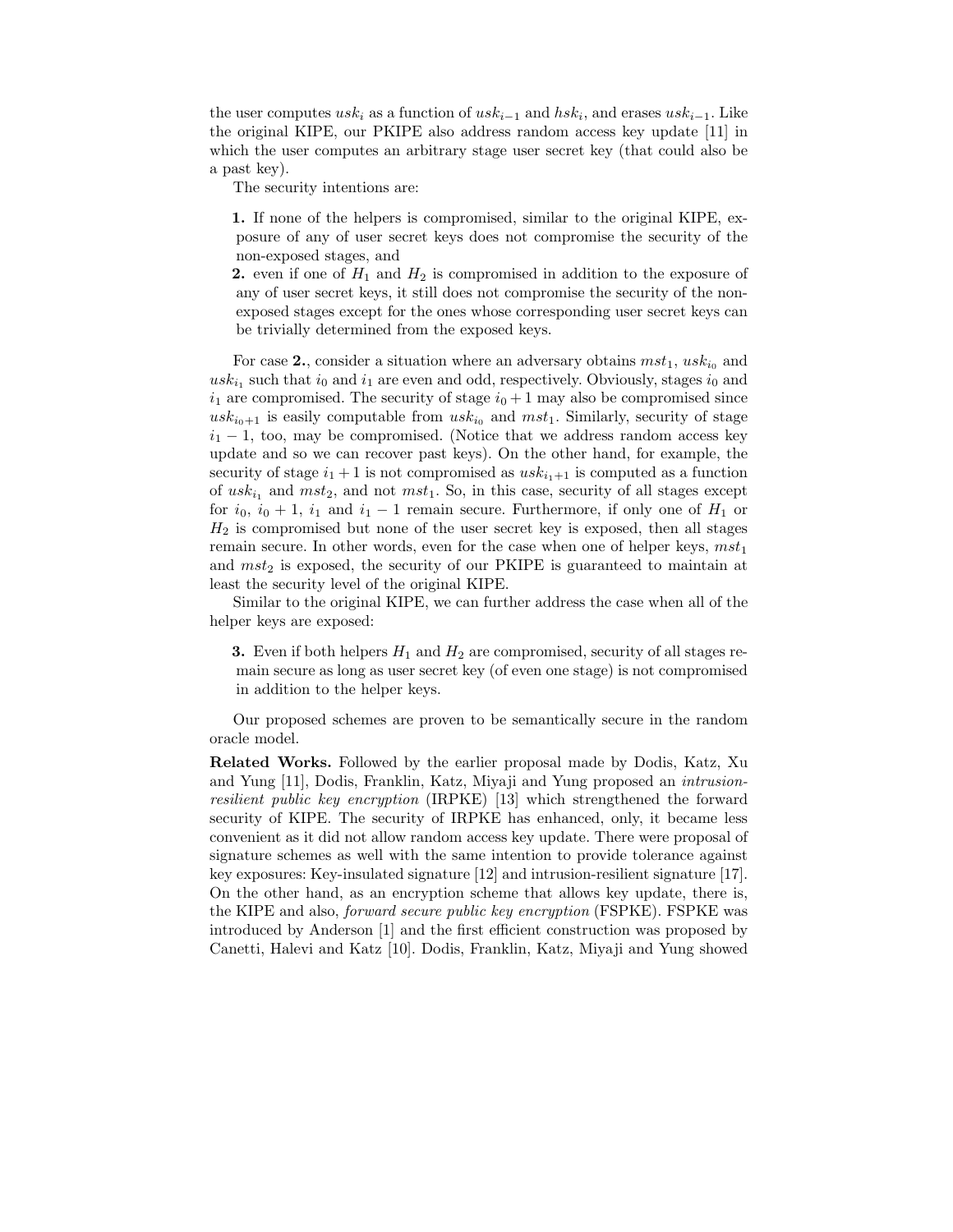that by using FSPKE with a homomorphic property, a generic IRPKE can be constructed [14]. Not to mention, many variations of forward secure signatures have also been introduced, e.g. [8, 2].

Identity-based encryption (IBE) [18, 5, 9] works as a crucial building block in the construction of KIPE. Bellare and Palacio showed in [7] that a KIPE (OT- $KIPE$ <sup>1</sup> which allows unlimited number of key updating is equivalent to an IBE, and so, constructing a provably secure OT-KIPE in the standard model with [3], [4] or [19] can be done also. In this paper, we show that [5] is used as a basic building block to construct PKIPE.

## 2 Definitions

First, we give the model of PKIPE and the security notion. We follow by showing the characteristics of bilinear maps and a related computational assumption.

### 2.1 Model: Parallel Key-Insulated Public Key Encryption

A PKIPE scheme  $\mathcal E$  consists of five efficient algorithms (KeyGen,  $\Delta$ -Gen, Update, Encrypt, Decrypt).

- **KeyGen:** Takes a security parameter k and returns  $mst_1$ ,  $mst_2$ ,  $usk_0$  and  $pk$ . Public key  $pk$  includes a description of finite message space  $M$ , and description of finite ciphertext space  $\mathcal{C}$ .
- $\Delta$ -Gen: Takes as inputs, mst<sub>i</sub> and i, and returns stage i helper key hsk<sub>i</sub> if  $i = i \mod 2$ , or  $\perp$  otherwise.
- Update: Takes as inputs,  $usk_{i-1}$ , hsk<sub>i</sub> and i, and returns stage i user secret key  $usk_i$ .

**Encrypt:** Takes as inputs, pk, i and  $M \in \mathcal{M}$ , and returns ciphertext  $C \in \mathcal{C}$ . **Decrypt:** Takes as inputs, pk, usk<sub>i</sub> and  $C \in \mathcal{C}$ , and returns  $M \in \mathcal{M}$  or  $\perp$ .

These algorithms satisfy  $\forall i \in \{1, ..., N\}, \forall M \in \mathcal{M}$ ,  $\textbf{Decrypt}(pk, usk_i, C)$ M where  $C =$  **Encrypt** $(pk, i, M)$ .

### 2.2 Security Notion

Here, we define the notion of semantic security for PKIPE. This is based on the security definition in the original KIPE [11, 7]. It should be noticed that the definition in [7] looks simpler than in [11] but they are essentially the same.

We say that a PKIPE scheme  $\mathcal E$  is semantically secure against an adaptive chosen ciphertext attack under an adaptive chosen key exposure attack (IND-KE- $CCA$ ) if no polynomially bounded adversary  $A$  has a non-negligible advantage against the challenger in the following IND-KE-CCA game:

**Setup:** The challenger takes a security parameter k and runs the **KeyGen** algorithm. He gives pk to A and keeps  $usk_0, mst_1$  and  $mst_2$  to himself.

**Phase 1:** A issues queries  $q_1, \dots, q_m$  where each of the queries  $q_i$  is one of:

– Exposure query  $\langle j, c \rangle$ : If class = "user", the challenger responds by running the algorithms  $\Delta$ -Gen and Update to generate usk<sub>j</sub> and sends it to A. If class = "helper", the challenger sends  $mst_j$  to A.

 $1$  key-insulated public key encryption with optimum threshold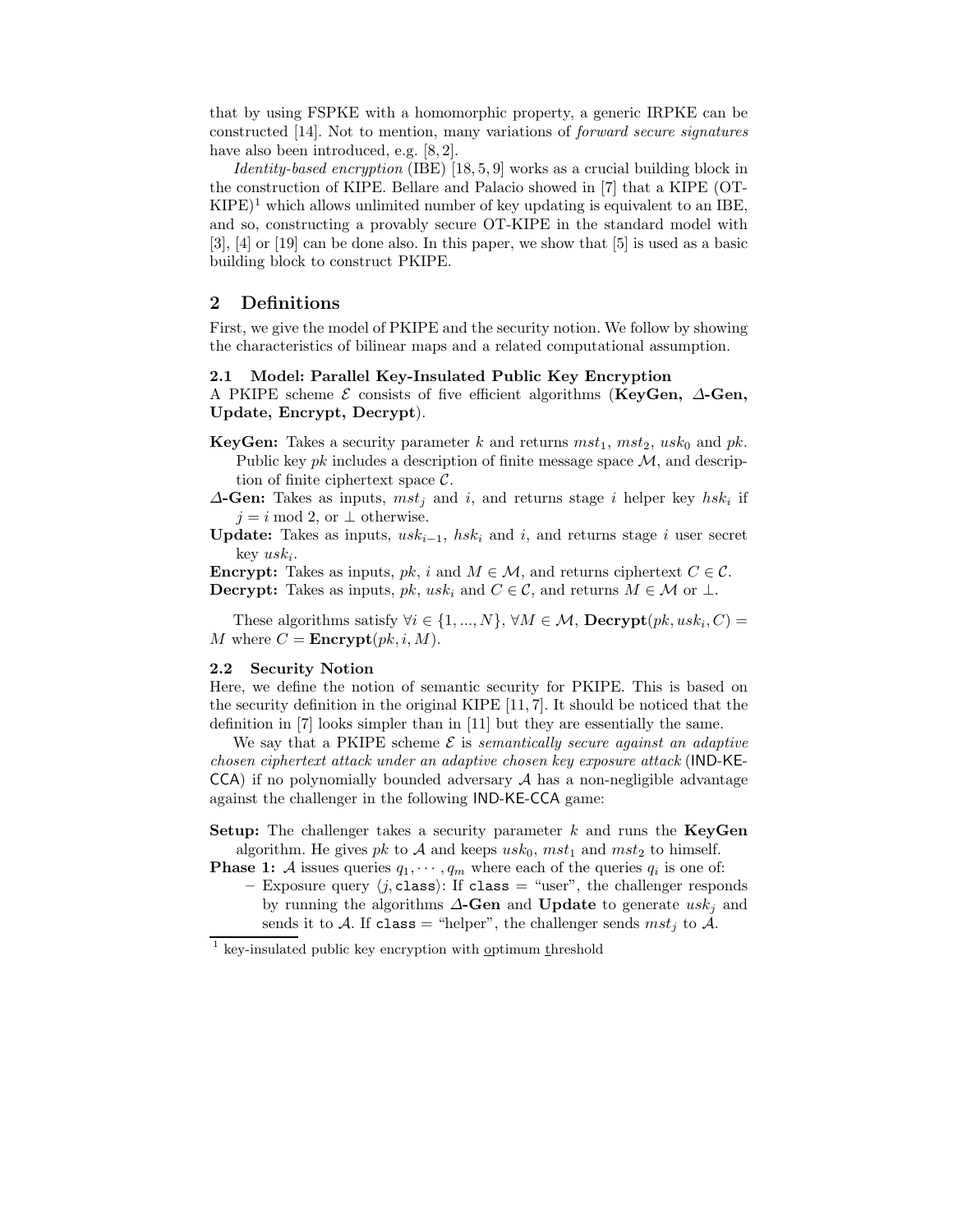– Decryption query  $\langle i, C \rangle$ : The challenger responds by running the algorithms  $\Delta$ -Gen and Update to generate usk<sub>i</sub>. He then runs Decrypt to decrypt the ciphertext C using  $usk_j$  and sends the result to A.

These queries may be asked adaptively, that is, each query  $q_i$  may depend on the replies to  $q_1, \cdots, q_{i-1}$ .

- Challenge: Once A decides that Phase 1 is over, she outputs two equal length plaintexts  $M_0, M_1 \in \mathcal{M}$  and  $j^* \in \{1, 2, ..., N\}$  on which she wishes to be challenged. The challenger picks a random bit  $\beta \in \{0,1\}$  and sets  $C^* =$ **Encrypt** $(pk, j^*, M_\beta)$ . The challenger sends  $C^*$  as the challenge to A.
- **Phase 2:** A issues additional queries  $q_{m+1}, \dots, q_{max}$  where each of the queries is one of:
	- Exposure query  $\langle j, \text{class} \rangle$ : Challenger responds as in Phase 1.
	- Decryption query  $\langle j, C \rangle$ : Challenger responds as in Phase 1.
	- These queries may be asked adaptively as in Phase 1.

**Guess:** Finally, A outputs  $\beta' \in \{0, 1\}$ . She wins the game if  $\beta' = \beta$  and

- 1.  $\langle j^*, C^* \rangle$  does not appear in Decryption queries,
- 2.  $\langle j^*, "user"\rangle$  does not appear in Exposure queries,
- 3. both  $\langle j^*-\overline{1}, \text{``user''}\rangle$  and  $\langle 2-(j^* \mod 2), \text{``helper''}\rangle$  do not simultaneously appear in Exposure queries,
- 4. both  $\langle j^*+1, \text{``user''}\rangle$  and  $\langle (j^* \text{ mod } 2)+1, \text{``higher''}\rangle$  do not simultaneously appear in Exposure queries,
- 5. both  $\langle 1, \text{ "helper"} \rangle$  and  $\langle 2, \text{ "helper"} \rangle$  do not simultaneously appear in Exposure queries.

We refer to such an adversary  $A$  as an IND-KE-CCA adversary. We define A's advantage in attacking the scheme E as  $Adv_{\mathcal{E},A} = \Pr[\beta' = \beta] - 1/2$ . The provability is over the random bits used by the challenger and  $A$ . As usual, we can define chosen plaintext security similarly to the game above except that the adversary is not allowed to issue any Decryption queries. We call this adversary IND-KE-CPA adversary.

**Definition 1** We say that a PKIPE system  $\mathcal{E}$  is  $(t, \epsilon)$ -adaptive chosen ciphertext secure under adaptive chosen key exposure attacks if for any t-time IND-KE-CCA adversary A, we have  $Adv_{\mathcal{E},\mathcal{A}} < \epsilon$ . As shorthand, we say that  $\mathcal{E}$  is IND-KE-CCA secure. Also, we say that  $\mathcal E$  is  $(t, \epsilon)$ -adaptive chosen plaintext secure under adaptive chosen key exposure attacks if for any t-time IND-KE-CPA adversary  $A$ , we have  $Adv_{\mathcal{E},A} < \epsilon$ . As shorthand, we say that  $\mathcal E$  is IND-KE-CPA secure.

IND-KE-CCA is already a strong security notion, but its security can be enhanced further to cover the compromise of both the helper keys. Concretely, as a constraint on the above adversary's Exposure query, we can modify 5. so that:

5'.  $\langle 1, \text{``heller''}\rangle$ ,  $\langle 2, \text{``henger''}\rangle$ , and  $\langle j, \text{``user''}\rangle$  do not simultaneously appear in Exposure queries for any  $j \in \{1, 2, ..., N\}$ .

Such modification allows A to obtain both  $mst_1$  and  $mst_2$  if A doesn't ask any of user secret keys. Let this adversary be a strong IND-KE-CCA adversary. Similarly, we can define strong IND-KE-CPA adversary, and here as well, she is not allowed to issue any Decryption queries.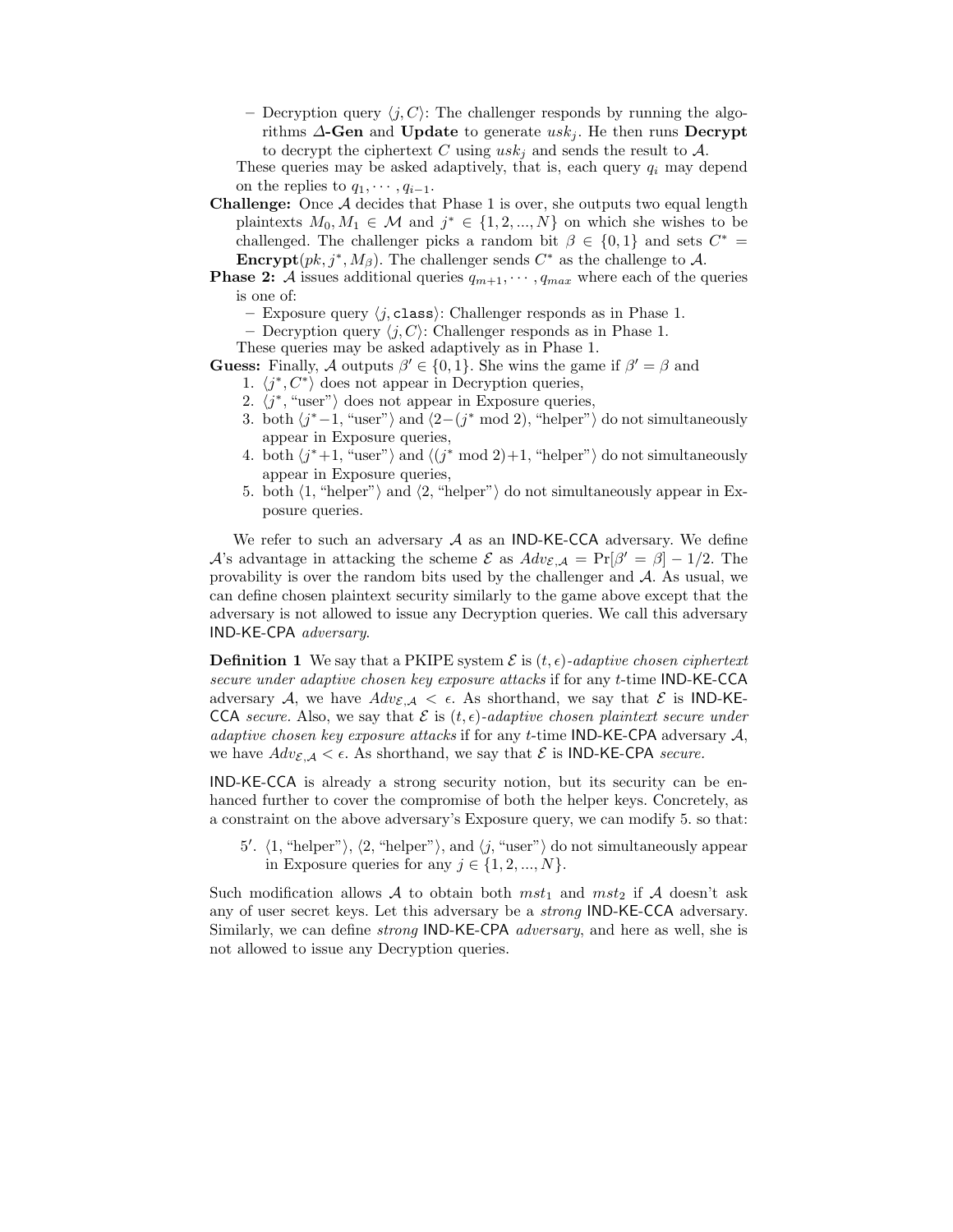**Definition 2** We say that a PKIPE system  $\mathcal{E}$  is  $(t, \epsilon)$ -adaptive chosen ciphertext secure under strongly adaptive chosen key exposure attacks if for any t-time strong IND-KE-CCA adversary A, we have  $Adv_{\mathcal{E},\mathcal{A}} < \epsilon$ . As shorthand, we say that  $\mathcal E$  is strongly IND-KE-CCA secure. Also, we say that  $\mathcal E$  is  $(t, \epsilon)$ -adaptive chosen plaintext secure under strongly adaptive chosen key exposure attacks if for any t-time strong IND-KE-CPA adversary A, we have  $Adv_{\mathcal{E},\mathcal{A}} < \epsilon$ . As shorthand, we say that  $\mathcal E$  is strongly IND-KE-CPA secure.

A Remark. In the discussion we had so far, it may seem like we may have overlooked the exposure of stage  $i$  helper key, but actually, we haven't. It is obvious that if  $h s k_i$  can be computed from  $u s k_{i-1}$  and  $u s k_i$  for any stage i, then exposure of  $h s k_i$  can be emulated by using the responses to the Exposure queries. So, the security definition so far given is sufficient as it is even against exposure of stage  $i$  helper keys for any  $i$ , if we assume that such property holds. As a matter of fact, all of our constructions satisfy this property.

# 2.3 Bilinear Maps and the CBDH Assumption

Throughout this paper, we let  $\mathbb{G}_1$  and  $\mathbb{G}_2$  be two multiplicative cyclic groups of prime order q, and g be a generator of  $\mathbb{G}_1$ . A bilinear map  $e : \mathbb{G}_1 \times \mathbb{G}_1 \to \mathbb{G}_2$ satisfies the following properties: (i) For all  $u, v \in \mathbb{G}_1$  and  $a, b \in \mathbb{Z}$ ,  $e(u^a, v^b) =$  $e(u, v)^{ab}$ . (ii)  $e(g, g) \neq 1$ . (iii) There is an efficient algorithm to compute  $e(u, v)$ for all  $u, v \in \mathbb{G}_1$ . The *Computational Bilinear Diffie-Hellman (CBDH)* problem [5] in  $\langle G_1, G_2, e \rangle$  is as follows: given a tuple  $(g, g^a, g^b, g^c) \in (\mathbb{G}_1)^4$  as input, output  $e(g, g)^{abc} \in \mathbb{G}_2$ . An algorithm  $\mathcal{A}_{cbdh}$  solves CBDH problem in  $\langle \mathbb{G}_1, \mathbb{G}_2, e \rangle$  with the probability  $\epsilon_{cbdh}$  if  $Pr[\mathcal{A}_{cbdh}(g, g^a, g^b, g^c) = e(g, g)^{abc}] \geq \epsilon_{cbdh}$ , where the probability is over the random choice of generator  $g \in \mathbb{G}_1 \setminus \{1\}$ , and  $a, b, c \in \mathbb{Z}_q$ and random coins consumed by  $A_{\text{c}bdh}$ .

**Definition 3** We say that the  $(t_{cbdh}, \epsilon_{cbdh})$ -CBDH assumption holds in  $\langle \mathbb{G}_1, \mathbb{G}_2, e \rangle$ if no  $t_{\text{cbdh}}$ -time algorithm has advantage of at least  $\epsilon_{\text{cbdh}}$  in solving the CBDH problem in  $\langle \mathbb{G}_1, \mathbb{G}_2, e \rangle$ .

# 3 Chosen Plaintext Secure Construction

In this section, we propose our PKIPE schemes and prove its security under CBDH assumption in the random oracle model. Intuitively, picture two independent Boneh-Franklin IBEs (BF-IBE) [5, 6] integrated to one another and the master key of one BF-IBE is free to leak. Applying a straightforward 2-out-of-2 threshold key generation of BF-IBE [5] is not the correct answer since then the master keys of both BF-IBEs will be required to update a decryption key. Instead, in our PKIPE schemes, master keys of the two independent BF-IBEs are alternately used to update a single key (so, only one master key is used at a time). Furthermore, interestingly, decryption key size, ciphertext size and computational cost for decryption in our PKIPE remain unchanged (and public key size and encryption cost is increased but only slightly for one element in  $\mathbb{G}_1$  and one pairing computation, respectively) as in the original BF-IBE. In our schemes, we let  $N = O(\text{poly}(k)).$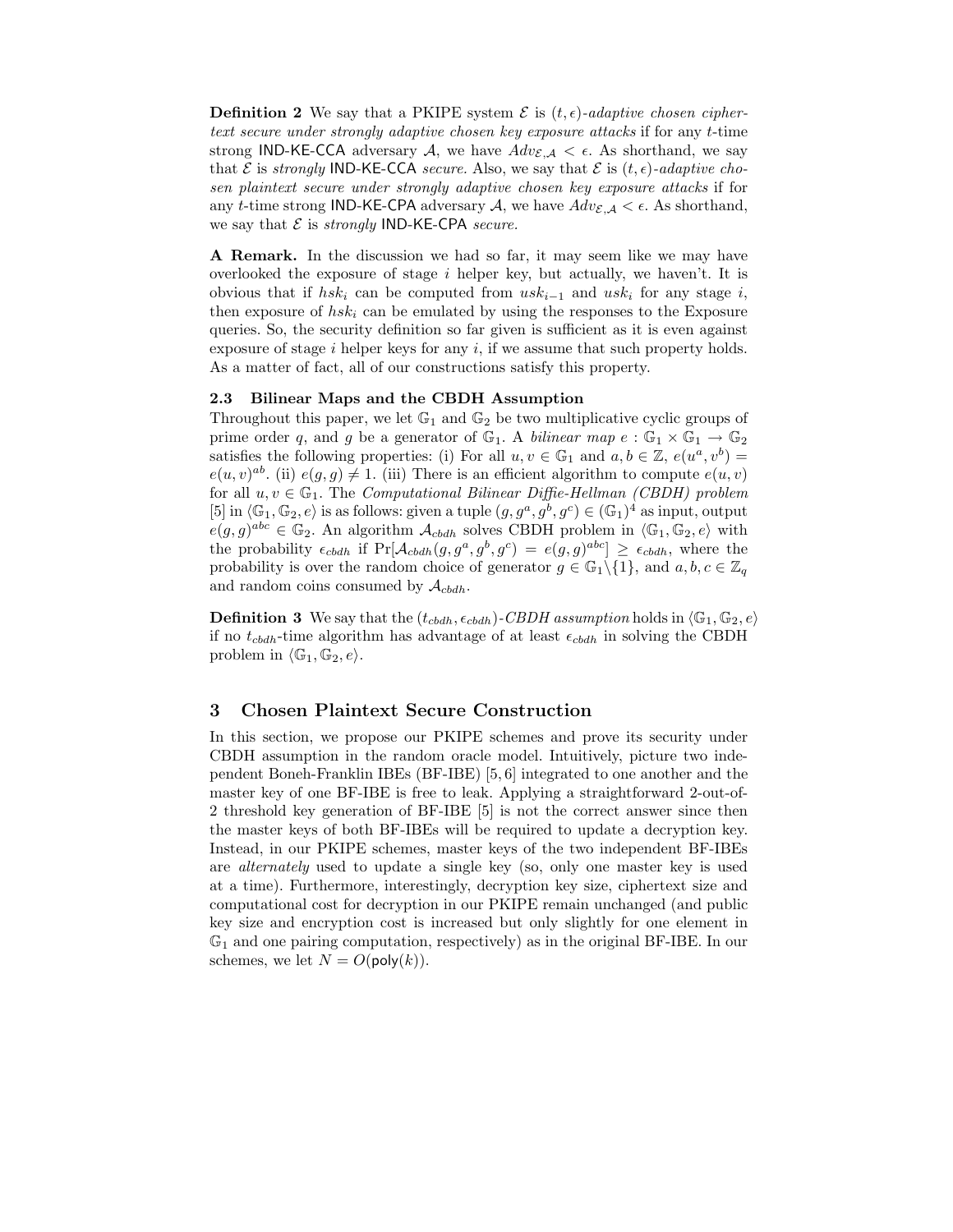### 3.1 Construction

Let  $\mathbb{G}_1$  and  $\mathbb{G}_2$  be two groups of order q of size k, and g be a generator of  $\mathbb{G}_1$ . Let  $e: \mathbb{G}_1 \times \mathbb{G}_1 \to \mathbb{G}_2$  be a bilinear map. Let  $G, H$  be cryptographic hash functions  $G: \mathbb{G}_2 \to \{0,1\}^n$  for some  $n, H: \{0,1\}^* \to \mathbb{G}_1$ , respectively. The message space is  $\mathcal{M} = \{0, 1\}^n$ . The PKIPE1 scheme consists of the following algorithms:

### PKIPE1: IND-KE-CPA CONSTRUCTION

**KeyGen:** Given a security parameter  $k$ , **KeyGen** algorithm:

- 1. generates  $\mathbb{G}_1$ ,  $\mathbb{G}_2$ , g and e.
- 2. picks  $s_1, s_2 \in \mathbb{Z}_q^*$  uniformly at random, and sets  $h_1 = g^{s_1}$  and  $h_2 = g^{s_2}$ ,
- 3. chooses cryptographic hash functions  $G$  and  $H$ ,
- 4. computes  $u_{-1} = H(-1)$  and  $u_0 = H(0)$ ,
- 5. computes  $d_{-1} = u_{-1}^{s_1}$  and  $d_0 = u_0^{s_2}$ ,
- 6. outputs  $pk = \langle q, \mathbb{G}_1, \mathbb{G}_2, e, n, g, h_1, h_2, G, H \rangle$ ,  $mst_1 = s_1$ ,  $mst_2 = s_2$  and  $u$ sk<sub>0</sub> =  $d_{-1} \cdot d_0$ .

 $\Delta$ -Gen: For given  $mst_j$  and  $i \in \{1, 2, ..., N\}$ ,  $\Delta$ -Gen algorithm:

- 1. outputs  $\bot$  if  $i \not\equiv j \mod 2$ ,
- 2. computes  $u_{i-2} = H(i-2)$  and  $u_i = H(i)$ ,
- 3. computes  $d_{i-2} = u_{i-2}^{s_j}$  and  $d_i = u_i^{s_j}$ ,
- 4. outputs  $h s k_i = d_{i-2}^{-1} \cdot d_i$ .

Update: For given  $usk_{i-1}$ , hsk<sub>i</sub> and i, Update algorithm:

- 1. computes  $usk_i = usk_{i-1} \cdot hsk_i$ ,
- 2. deletes  $usk_{i-1}$  and  $hsk_i$ ,
- 3. outputs  $usk_i$ .

**Encrypt:** For given pk, i and a message  $M \in \{0, 1\}^n$ , **Encrypt** algorithm:

- 1. chooses random  $r \in \mathbb{Z}_q^*$ ,
- 2. computes  $u_{i-1} = H(i-1)$  and  $u_i = H(i)$ ,
- 3. if  $i = 0 \mod 2$ , computes  $W = (e(h_1, u_{i-1}) \cdot e(h_2, u_i))^r$ ,
- 4. if  $i = 1 \mod 2$ , computes  $W = (e(h_1, u_i) \cdot e(h_2, u_{i-1}))^r$ ,
- 5. sets  $C = \langle i, g^r, G(W) \oplus M \rangle$ ,
- 6. outputs  $C$  as a ciphertext.

**Decrypt:** For given pk, usk<sub>i</sub> and  $C = \langle i, c_0, c_1 \rangle$ , **Decrypt** algorithm:

- 1. computes  $W' = e(c_0, usk_i),$
- 2. computes  $M' = c_1 \oplus G(W')$ ,
- 3. outputs  $M'$  as a plaintext.

#### 3.2 Security

Now, we prove that PKIPE1 is IND-KE-CPA under the CBDH assumption. For readers who are already familiar with KIPE and/or IBE, here we give an overview of the proof. PKIPE1 is based on  $[5, 6]$ , so, a proof technique similar to  $[5, 6]$  can be applied. However, there are still some technical hurdles to overcome due to the peculiar key-updating mechanism using two different helper keys. Namely, embedding the given CBDH instance into the responses to the adversary's queries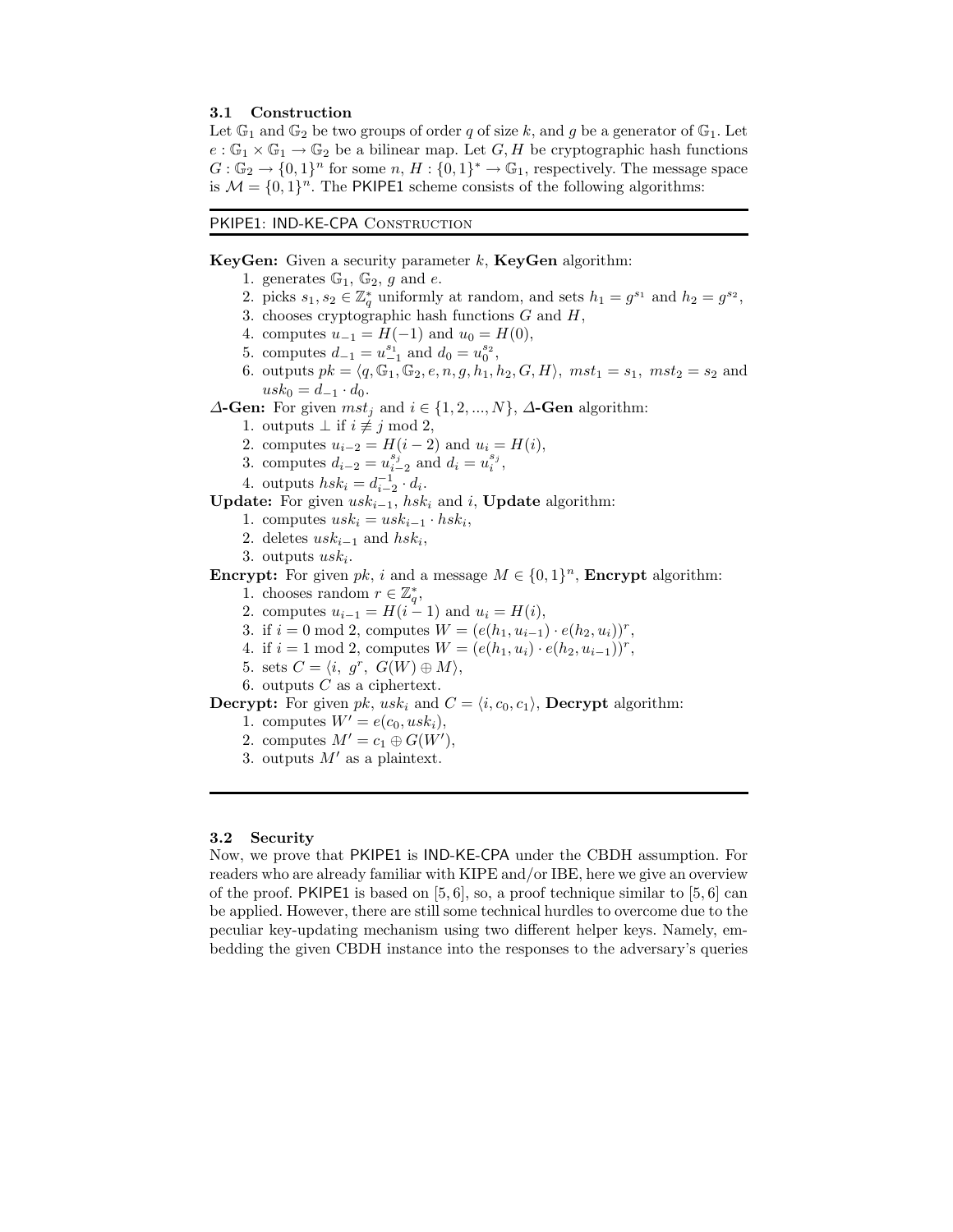cannot be straightforwardly carried out since the keys are mutually dependent on one another, and that the simulation fails if inconsistency of the responses is noticed by the adversary. For example, suppose that the simulator embeds the given instance into  $usk_{\alpha} (= d_{\alpha-1}d_{\alpha})$  for some stage  $\alpha$ . Here, the simulator does not know the value of  $usk_{\alpha}$  but has to respond to any Exposure queries (except for usk<sub>α</sub>) including usk<sub>α-1</sub>(=  $d_{\alpha-2}d_{\alpha-1}$ ) and usk<sub>α+1</sub>(=  $d_{\alpha}d_{\alpha+1}$ ). We notice that both factors of usk<sub>α</sub>, i.e.  $d_{\alpha-1}$  and  $d_{\alpha}$  appear in usk<sub>α-1</sub> or usk<sub>α+1</sub>, and so, responding to  $usk_{\alpha-1}$  and  $usk_{\alpha+1}$  without knowing  $usk_{\alpha}$  is not easy.

**Theorem 1** Suppose  $(t_{\text{cbdh}}, \epsilon_{\text{cbdh}})$ -CBDH assumption holds in  $\langle \mathbb{G}_1, \mathbb{G}_2, e \rangle$  and hash functions G and H are random oracles. Then, PKIPE1 is  $(t_{pkipe}, \epsilon_{pkipe})$ -IND-KE-CPA secure as long as  $\epsilon_{pkipe} \leq \frac{3q_GN}{2} \epsilon_{cbdh}$  and  $t_{pkipe} \leq t_{cbdh} + \Theta(\tau(2q_H +$  $3q_E$ )), where IND-KE-CPA adversary  $\mathcal{A}_{pkipe}$  issues at most  $q_H$  H-queries and  $q_E$ Exposure queries. Here,  $\tau$  is the maximum time for computing an exponentiation in  $\mathbb{G}_1, \mathbb{G}_2$ , and pairing e.

*Proof.* We show that we can construct an algorithm  $A_{\text{c}bdh}$  that can solve the CBDH problem in  $\langle \mathbb{G}_1, \mathbb{G}_2, e \rangle$  by using an adversary  $\mathcal{A}_{pkipe}$  that breaks IND-KE-CPA security of our scheme. The algorithm  $\mathcal{A}_{\text{cbdh}}$  is given an instance  $\langle g, g^a, g^b, g^c \rangle$ in  $\mathbb{G}_1$  from the challenger and tries to output  $e(g, g)^{abc}$  using  $\mathcal{A}_{pkipe}$ . Let  $g_1 =$  $g^a, g_2 = g^b, g_3 = g^c$ . The algorithm  $\mathcal{A}_{cbdh}$  works by interacting with  $\mathcal{A}_{pkipe}$  in an IND-KE-CPA game as follows:

Before starting the simulation,  $\mathcal{A}_{\text{cbdh}}$  flips a coin  $\mathcal{COIN} \in \{0, 1\}$  such that we have  $Pr[\mathcal{COLN} = 0] = \delta$  for some  $\delta$  which we will determine later. If  $\mathcal{COLN} = 0$ ,  $\mathcal{A}_{cbdh}$  simulates the responses to  $\mathcal{A}_{pkipe}$ 's queries expecting that  $\mathcal{A}_{pkipe}$  will never submit  $\langle j, \text{``heller''}\rangle$  as Exposure query for any j. If  $\mathcal{COLN} = 1$ ,  $\mathcal{A}_{\text{cbdh}}$  carries out the simulation expecting that  $\mathcal{A}_{pkipe}$  will submit  $\langle j, \text{``heller''}\rangle$  for some j.

If  $\mathcal{COIN} = 0$ ,  $\mathcal{A}_{cbdh}$  responses to  $\mathcal{A}_{pkipe}$ 's queries will be as follows:

- **Setup:**  $\mathcal{A}_{cbdh}$  picks a random  $s \in \mathbb{Z}_q^*$ . Also,  $\mathcal{A}_{cbdh}$  gives  $\mathcal{A}_{pkipe}$  the system parameter  $pk = \langle q, \mathbb{G}_1, \mathbb{G}_2, e, n, g, h_1, h_2, G, H \rangle$ , where  $h_1 = g_1$  and  $h_2 = g_1^s$ , and random oracles  $G, H$  are controlled by  $\mathcal{A}_{\text{cbdh}}$  as described below.
- G-queries:  $A_{pkipe}$  issues up to  $q_G$  queries to the random oracle G. To respond to these queries algorithm,  $A_{\text{cbdh}}$  forms a list of tuples  $\langle W, x \rangle$  as explained below. We call this list  $G_{list}$ . The list is initially empty. When  $A_{pkipe}$  gives  $\mathcal{A}_{cbdh}$  a query W to the oracle G,  $\mathcal{A}_{cbdh}$  responds as follows:
	- 1. If the query W already appears on the  $G_{list}$  in a tuple  $\langle W, x \rangle$ , then outputs  $G(W) = x$ .
	- 2.  $\mathcal{A}_{cbdh}$  chooses a random  $x \in \{0,1\}^n$ .
	- 3.  $\mathcal{A}_{\text{cbdh}}$  adds the tuple  $\langle W, x \rangle$  to the  $G_{\text{list}}$  and outputs  $G(W) = x$ .
- H-queries:  $\mathcal{A}_{cbdh}$  picks a random  $\alpha \in \{1, ..., N\}$  in advance.  $\mathcal{A}_{phipe}$  issues up to  $q_H$  queries to the random oracle H. To respond to these queries algorithm,  $\mathcal{A}_{\text{cbdh}}$  forms a list of tuples  $\langle i, u_i, r_i \rangle$  as explained below. We call the list  $H_{list}$ . The list is initially empty. When  $A_{pkipe}$  gives  $A_{cbdh}$  a query i to the oracle  $H$ ,  $A_{cbdh}$  responds as follows:
	- 1. If the query i already appears on the  $H_{list}$  in a tuple  $\langle i, u_i, r_i \rangle$ , then outputs  $H(i) = u_i$ .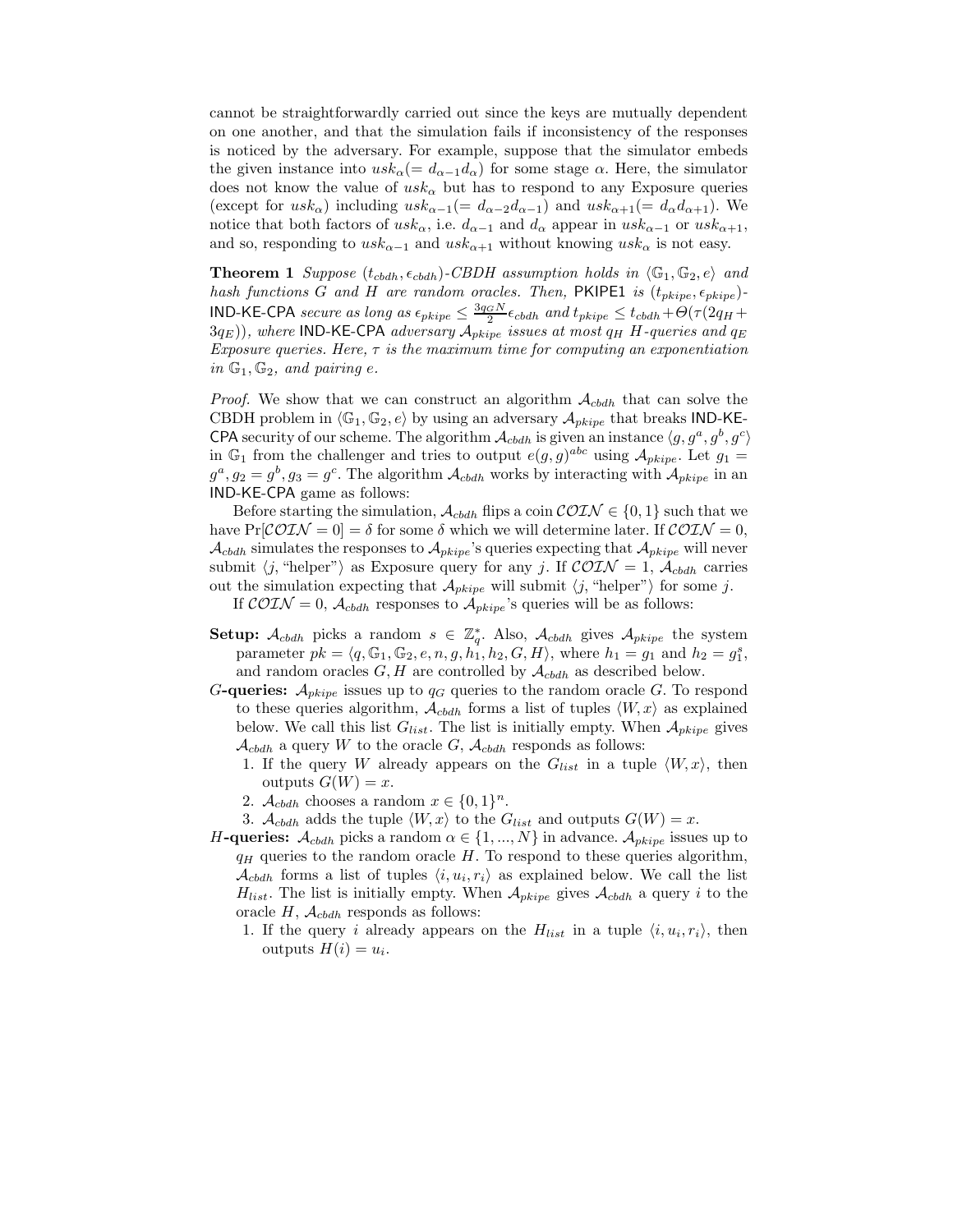- 2. If  $i = \alpha$ ,  $\mathcal{A}_{cbdh}$  sets  $u_i = g_2$  and  $r_\alpha = 0$ .
- 3. If  $i < \alpha$ ,  $\mathcal{A}_{cbdh}$  chooses a random  $r_i \in \mathbb{Z}_q^*$  and sets  $u_i = g^{r_i}$ .
- 4. If  $i > \alpha$ ,  $\mathcal{A}_{cbdh}$  chooses a random  $r_i \in \mathbb{Z}_q^*$  and sets  $u_i = g_2^* \cdot g^{r_i}$ , where  $-z=1$  if  $i=\alpha$  mod 2,
	- $-z = -s$  if  $i = 1 \mod 2$  and  $\alpha = 0 \mod 2$ ,
	- $-z = -s^{-1}$  if  $i = 0 \mod 2$  and  $\alpha = 1 \mod 2$ , where  $s^{-1}$  is the inverse of s mod  $q$ ,
- 5.  $\mathcal{A}_{cbdh}$  adds the tuple  $\langle i, u_i, r_i \rangle$  to the  $H_{list}$  and outputs  $H(i) = u_i$ .

**Challenge:** Once algorithm  $A_{\text{pkipe}}$  decides that Phase 1 is over, it outputs a target stage  $i^*$  and two messages  $M_0, M_1$  on which it wishes to be challenged. Algorithm  $A_{cbdh}$  responds as follows:

1.  $A_{\text{cbdh}}$  sets  $C^* = \langle i^*, c_0^*, c_1^* \rangle$  as  $c_0^* = g_3$  and  $c_1^* = \mu$ , where  $\mu \in_R \{0, 1\}^n$ .

2.  $\mathcal{A}_{\text{cbdh}}$  gives  $C^* = \langle i^*, c_0^*, c_1^* \rangle$  as the challenge ciphertext to  $\mathcal{A}_{\text{pkipe}}$ .

**Exposure queries:**  $A_{pkipe}$  issues up to  $q_E$  Exposure queries. When  $A_{pkipe}$  gives a query  $\langle i, \text{class} \rangle$ ,  $\mathcal{A}_{\text{cbdh}}$  responds as follows:

- 1. If class = "helper" or  $i = \alpha$ ,  $A_{cbdh}$  aborts the simulation.
- 2.  $\mathcal{A}_{\text{cbdh}}$  runs the algorithm for responding to H-queries to obtain  $\langle i, u_i, r_i \rangle$ and  $\langle i-1, u_{i-1}, r_{i-1}\rangle$ .
- 3.  $A_{\text{cbdh}}$  sets  $usk_i = h_1^{r_{i-1}} \cdot h_2^{r_i}$  if  $i = 0 \mod 2$ , or  $usk_i = h_1^{r_i} \cdot h_2^{r_{i-1}}$  otherwise, and outputs usk<sub>i</sub> to  $A_{pkipe}$ . Observe that usk<sub>i</sub> is the user secret key corresponding to the stage i. Especially, when  $i > \alpha$ ,

$$
u_{i-1}^{\log_g h_1} \cdot u_i^{\log_g h_2} = (g_2^{-s} \cdot g^{r_{i-1}})^a \cdot (g_2 \cdot g^{r_i})^{s \cdot a} = h_1^{r_{i-1}} h_2^{r_i}
$$
  
\n(if  $i = 0 \mod 2, \alpha = 0 \mod 2$ )  
\n
$$
= (g_2 \cdot g^{r_{i-1}})^a \cdot (g_2^{-s^{-1}} \cdot g^{r_i})^{s \cdot a} = h_1^{r_{i-1}} h_2^{r_i}
$$
  
\n(if  $i = 0 \mod 2, \alpha = 1 \mod 2$ )  
\n
$$
u_{i-1}^{\log_g h_2} \cdot u_i^{\log_g h_1} = (g_2 \cdot g^{r_{i-1}})^{s \cdot a} \cdot (g_2^{-s} \cdot g^{r_i})^a = h_2^{r_{i-1}} h_1^{r_i}
$$
  
\n(if  $i = 1 \mod 2, \alpha = 0 \mod 2$ )  
\n
$$
= (g_2^{-s^{-1}} \cdot g^{r_{i-1}})^{s \cdot a} \cdot (g_2 \cdot g^{r_i})^a = h_2^{r_{i-1}} h_1^{r_i}
$$
  
\n(if  $i = 1 \mod 2, \alpha = 1 \mod 2$ )

**Guess:** When  $A_{pkip}$  decides that Phase 2 is over,  $A_{pkip}$  outputs its guess bit  $\beta' \in \{0, 1\}$ . At the same time, algorithm  $\mathcal{A}_{\text{cbdh}}$  terminates the simulation. Then,  $\mathcal{A}_{cbdh}$  picks a tuple  $\langle W, x \rangle$  uniformly at random from the  $G_{list}$ , and computes  $T = \left(\frac{W}{e(g_1,g_3)^{r_{\alpha-1}}}\right)^{s^{-1}}$  if  $\alpha = 0 \mod 2$ , or  $T = \left(\frac{W}{e(g_1,g_3)^{s \cdot r_{\alpha-1}}}\right)$  if  $\alpha = 1 \mod 2$ . Finally,  $\mathcal{A}_{cbdh}$  outputs T.

**Claim 1** If  $i^* = \alpha$  and  $\mathcal{A}_{cbdh}$  does not abort, then  $\mathcal{A}_{pkipe}$ 's view is identical to its view in the real attack until  $A_{pkipe}$  submits  $W^*$  as a G-query, where  $W^* =$  $e(g_1, g_3)^{r_{\alpha-1}} \cdot e(g, g)^{s \cdot abc}$  if  $\alpha = 0 \mod 2$ , or  $W^* = e(g_1, g_3)^{s \cdot r_{\alpha-1}} \cdot e(g, g)^{abc}$  if  $\alpha = 1 \mod 2$ .

*Proof.* It is obvious that the responses to  $G$  and  $H$  are as in the real attack. Interestingly, the responses to Exposure queries are perfect if  $A_{\text{cbdh}}$  does not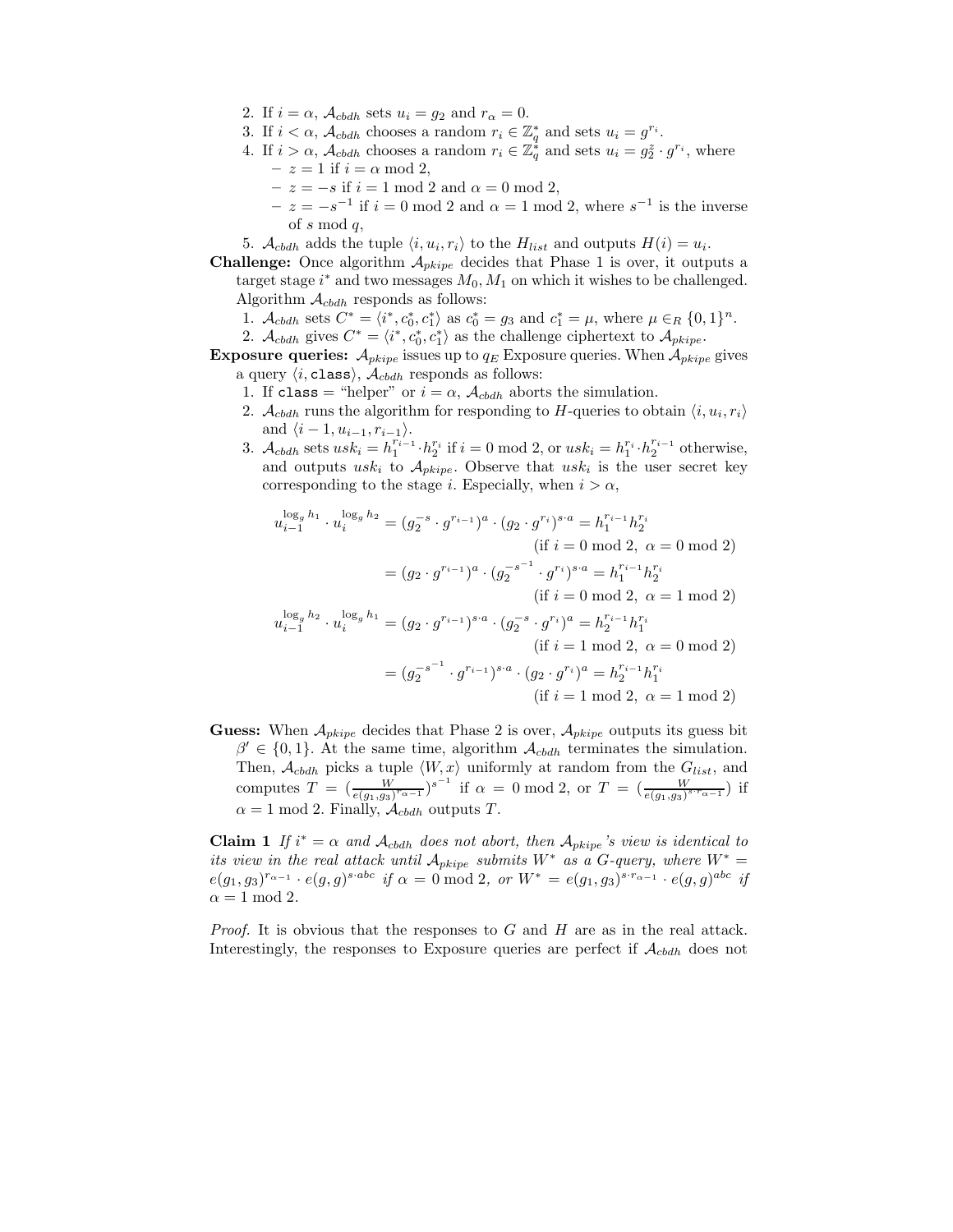abort. Finally, we show that the response to Challenge is indistinguishable from the real attack until  $A_{pkipe}$  submits W<sup>∗</sup>. Let the response to Challenge be  $C^*$  =  $\langle \alpha, c_0^*, c_1^* \rangle$ . Then,  $c_0^*$  is uniformly distributed in  $\mathbb{G}_1$  due to random  $\log_g g_3 (= c)$ , and therefore are as in the real attack. Also, since  $c_1^* = M_\beta \oplus G(\bar{W}^*)$ , it is information-theoretically impossible to obtain any information on  $M_{\beta}$  unless  $\mathcal{A}_{\text{okipe}}$  asks  $G(W^*)$ .

Next, let us define by  $E_1$ , an event assigned to be true if and only if  $i^* = \alpha$ . Similarly, let us define by  $E_2$ , an event assigned to be true if and only if a  $G$ query coincides with  $W^*$ , and by  $E_{msk}$ , an event assigned to be true if and only if an Exposure query coincides with  $\langle i, \text{``helper''}\rangle$  for any  $i \in \{1, 2\}.$ 

**Claim 2** We have that  $Pr[\beta' = \beta | E_1, \neg E_{msk}] \ge Pr[\beta' = \beta | \neg E_{msk}].$ 

Proof. It is clear that  $\sum_{i\in\{1,\dots,N\}} \Pr[\beta' = \beta | i^* = i, \neg E_{msk}] \Pr[i^* = i | \neg E_{msk}] =$  $Pr[\beta' = \beta | \neg E_{msk}]$ . Since  $\alpha$  is uniformly chosen from  $\{1,...N\}$  at random, we have  $Pr[\beta' = \beta | i^* = \alpha, \neg E_{msk}]$ ]  $Pr[i^* = \alpha | \neg E_{msk}] \ge \frac{1}{N} Pr[\beta' = \beta | \neg E_{msk}]$ . Therefore, we have  $Pr[\beta' = \beta | E_1, \neg E_{msk}] \ge Pr[\beta' = \beta | \neg E_{msk}]$ , which proves the claim.  $\Box$ 

Claim 3 We have that  $Pr[\beta' = \beta | E_1, \neg E_2, \neg E_{msk}] = 1/2$ .

*Proof.* Let  $C^*$  be  $\langle \alpha, c_0^*, c_1^* \rangle$ . Since  $c_1^* = M_\beta \oplus G(W^*)$ , it is impossible to obtain any information on  $M_\beta$  without asking  $W^*$  as a  $G$ -query.  $\Box$ 

**Claim 4** We have that 
$$
Pr[\mathcal{A}_{cbdh}(g, g^a, g^b, g^c) = e(g, g)^{abc} | \mathcal{COLN} = 0] \ge \frac{1}{q_G N} \cdot Pr[E_2|E_1, \neg E_{msk}] Pr[\neg E_{msk}].
$$

*Proof.* If  $i^* = \alpha$ , then  $e(g, g)^{abc}$  can easily be calculated from  $W^*$ , and  $W^*$  appears in  $G_{list}$  with probability  $Pr[E_2]$ . We have  $Pr[E_2] \geq Pr[E_2|E_1, \neg E_{msk}]$ .  $Pr[E_1|\neg E_{msk}] \cdot Pr[\neg E_{msk}]$  and  $Pr[E_1|\neg E_{msk}] = 1/N$ . Hence, by choosing a tuple from  $G_{list}$  uniformly at random,  $\mathcal{A}_{cbdh}$  can correctly output  $e(g, g)^{abc}$  with probability of at least  $1/a_C \cdot 1/N \cdot Pr[E_2|E_1 \cdot \neg E_{mck}]$   $\Gamma[\neg E_{mck}]$ . probability of at least  $1/q_G \cdot 1/N \cdot \Pr[E_2|E_1, \neg E_{msk}] \Pr[\neg E_{msk}]$ .

Finally, we calculate  $p_0 := \Pr[\mathcal{A}_{cbdh}(g, g^a, g^b, g^c) = e(g, g)^{abc} | \mathcal{COLN} = 0].$  Letting  $\gamma := \Pr[\beta' = \beta | E_{msk}] - 1/2$ , from Claims 1 and 2, we have

$$
\Pr[\beta' = \beta] - \frac{1}{2} = \Pr[\beta' = \beta | \neg E_{msk}] \Pr[\neg E_{msk}] + \Pr[\beta' = \beta | E_{msk}] \Pr[E_{msk}] - \frac{1}{2}
$$
  
=  $\Pr[\beta' = \beta | \neg E_{msk}] (1 - \Pr[E_{msk}] ) + (\frac{1}{2} + \gamma) \Pr[E_{msk}] - \frac{1}{2}$   
 $\leq \Pr[\beta' = \beta | E_1, \neg E_{msk}] (1 - \Pr[E_{msk}] ) + (\frac{1}{2} + \gamma) \Pr[E_{msk}] - \frac{1}{2}.$ 

From  $Pr[\beta' = \beta | E_1, \neg E_{msk}] = Pr[\beta' = \beta | E_1, E_2, \neg E_{msk}] \cdot Pr[E_2 | E_1, \neg E_{msk}] +$  $Pr[\beta' = \beta | E_1, \neg E_2, \neg E_{msk}] \cdot Pr[\neg E_2 | E_1, \neg E_{msk}]$  and Claim 3, we have

$$
\Pr[\beta' = \beta] - \frac{1}{2} \le (\Pr[E_2|E_1, \neg E_{msk}] + \frac{1}{2}(1 - \Pr[E_2|E_1, \neg E_{msk}])(1 - \Pr[E_{msk}]) + (\frac{1}{2} + \gamma) \Pr[E_{msk}] - \frac{1}{2}
$$

$$
= \frac{1}{2} \Pr[E_2|E_1, \neg E_{msk}] \Pr[\neg E_{msk}] + \gamma \Pr[E_{msk}].
$$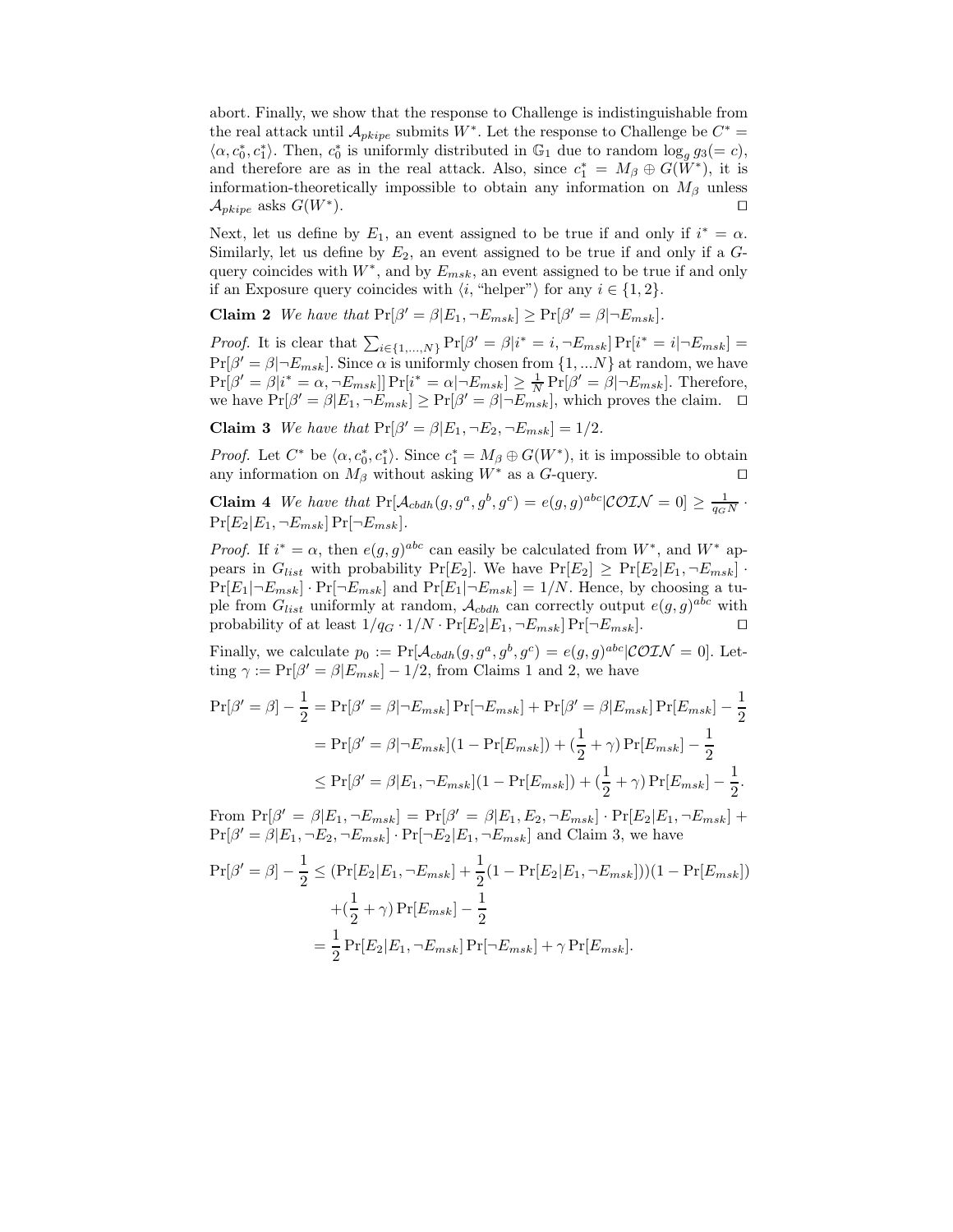From Claim 4, we have  $p_0 \geq \frac{2}{q_GN}(\epsilon_{pkipe} - \gamma \Pr[E_{msk}]).$ 

Next, we discuss for the  $\mathcal{COLN} = 1$  case. If  $\mathcal{COLN} = 1$ ,  $\mathcal{A}_{\text{cbdh}}$  responses to  $\mathcal{A}_{pkip}$ 's queries as follows:

- Setup:  $\mathcal{A}_{\text{cbdh}}$  picks random  $s \in \mathbb{Z}_q^*$  and  $\mathbf{b} \in \{1,2\}$ . Let  $\bar{\mathbf{b}}$  be 1 (resp. 2) if  $\mathbf{b} = 2$  (resp. 1). Also,  $\mathcal{A}_{cbdh}$  gives  $\mathcal{A}_{pkipe}$  the system parameter  $pk =$  $\langle q, \mathbb{G}_1, \mathbb{G}_2, e, n, g, h_1, h_2, G, H \rangle$ , where  $h_{\mathbf{b}} = g_1$  and  $h_{\bar{\mathbf{b}}} = g^s$ , and random oracles  $G, H$  are controlled by  $\mathcal{A}_{cbdh}$  as described below.
- G-queries:  $A_{pkipe}$  issues up to  $q_G$  queries to the random oracle G. To respond to these queries algorithm  $\mathcal{A}_{\text{cbdh}}$  forms a list of tuples  $\langle W, x \rangle$  as explained below. We call this list  $G_{list}$ . The list is initially empty. When  $A_{pkipe}$  gives  $\mathcal{A}_{\text{cbdh}}$  a query W to the oracle G,  $\mathcal{A}_{\text{cbdh}}$  responds as follows:
	- 1. If the query W already appears on the  $G_{list}$  in a tuple  $\langle W, x \rangle$ , then outputs  $G(W) = x$ .
	- 2.  $\mathcal{A}_{cbdh}$  chooses a random  $x \in \{0,1\}^n$ .
	- 3.  $\mathcal{A}_{cbdh}$  adds the tuple  $\langle W, x \rangle$  to the  $G_{list}$  and outputs  $G(W) = x$ .
- H-queries:  $\mathcal{A}_{\text{cbdh}}$  picks a random  $\alpha \in \{1, ..., N\}$  in advance.  $\mathcal{A}_{\text{pkipe}}$  issues up to  $q_H$  queries to the random oracle H. To respond to these queries algorithm  $\mathcal{A}_{\text{cbdh}}$  forms a list of tuples  $\langle i, u_i, r_i \rangle$  as explained below. We call the list  $H_{list}$ . The list is initially empty. When  $A_{pkipe}$  gives  $A_{cbdh}$  a query i to the oracle  $H$ ,  $\mathcal{A}_{cbdh}$  responds as follows:
	- 1. If the query i already appears on the  $H_{list}$  in a tuple  $\langle i, u_i, r_i \rangle$ , then outputs  $H(i) = u_i$ .
	- 2. If  $i = \alpha 1$  and  $\alpha \equiv \mathbf{b} \mod 2$ ,  $\mathcal{A}_{\text{cbdh}}$  sets  $u_i = g_2$  and  $r_i = 0$ .
	- 3. If  $i = \alpha$  and  $\alpha \equiv \mathbf{b} \mod 2$ ,  $\mathcal{A}_{\text{cbdh}}$  sets  $u_i = g_2$  and  $r_i = 0$ .
	- 4. Else,  $\mathcal{A}_{cbdh}$  chooses a random  $r_i \in \mathbb{Z}_q^*$  and sets  $u_i = g^{r_i}$ .
	- 5.  $\mathcal{A}_{cbdh}$  adds the tuple  $\langle i, u_i, r_i \rangle$  to the  $H_{list}$  and outputs  $H(i) = u_i$ .

**Challenge:** Once algorithm  $A_{pkipe}$  decides that Phase 1 is over, it outputs a target stage  $i^*$  and two messages  $M_0, M_1$  on which it wishes to be challenged. Algorithm  $A_{cbdh}$  responds as follows:

- 1.  $\mathcal{A}_{\text{cbdh}}$  sets  $C^* = \langle i^*, c_0^*, c_1^* \rangle$  as  $c_0^* = g_3$  and  $c_1^* = \mu$ , where  $\mu \in_R \{0, 1\}^n$ .
- 2.  $\mathcal{A}_{cbdh}$  gives  $C^* = \langle i^*, c_0^*, c_1^* \rangle$  as the challenge ciphertext to  $\mathcal{A}_{pkipe}$ .

**Exposure queries:**  $A_{pkipe}$  issues up to  $q_E$  Exposure queries. When  $A_{pkipe}$  gives a query  $\langle i, \text{class} \rangle$ ,  $\mathcal{A}_{\text{cbdh}}$  responds as follows:

- 1. If  $i = \mathbf{b}$  and class = "helper",  $\mathcal{A}_{\text{cbdh}}$  aborts the simulation.
- 2. If  $i = \bar{b}$  and class = "helper",  $\mathcal{A}_{\text{cbdh}}$  returns s to  $\mathcal{A}_{\text{pkipe}}$ .
- 3. If  $i = \alpha$  and class = "user",  $\mathcal{A}_{cbdh}$  aborts the simulation.
- 4. If  $i = \alpha 1$ , class = "user" and  $\alpha \equiv \bar{b} \mod 2$ ,  $\mathcal{A}_{\text{cbdh}}$  aborts the simulation.
- 5. If  $i = \alpha + 1$ , class = "user" and  $\alpha \equiv \mathbf{b} \mod 2$ ,  $\mathcal{A}_{\text{cbdh}}$  aborts the simulation.
- 6. Else<sup>2</sup>,  $A_{cbdh}$  runs the algorithm for responding to H-queries to obtain  $\langle i, u_i, r_i \rangle$  and  $\langle i-1, u_{i-1}, r_{i-1} \rangle$ , and sets  $usk_i = h_1^{r_{i-1}} \cdot h_2^{r_i}$  if  $i = 0 \mod 2$ , or  $usk_i = h_1^{r_i} \cdot h_2^{r_{i-1}}$  otherwise.  $\mathcal{A}_{cbdh}$  outputs  $usk_i$  to  $\mathcal{A}_{pkipe}$ .

<sup>2</sup> Notice that in this case, class is always "user".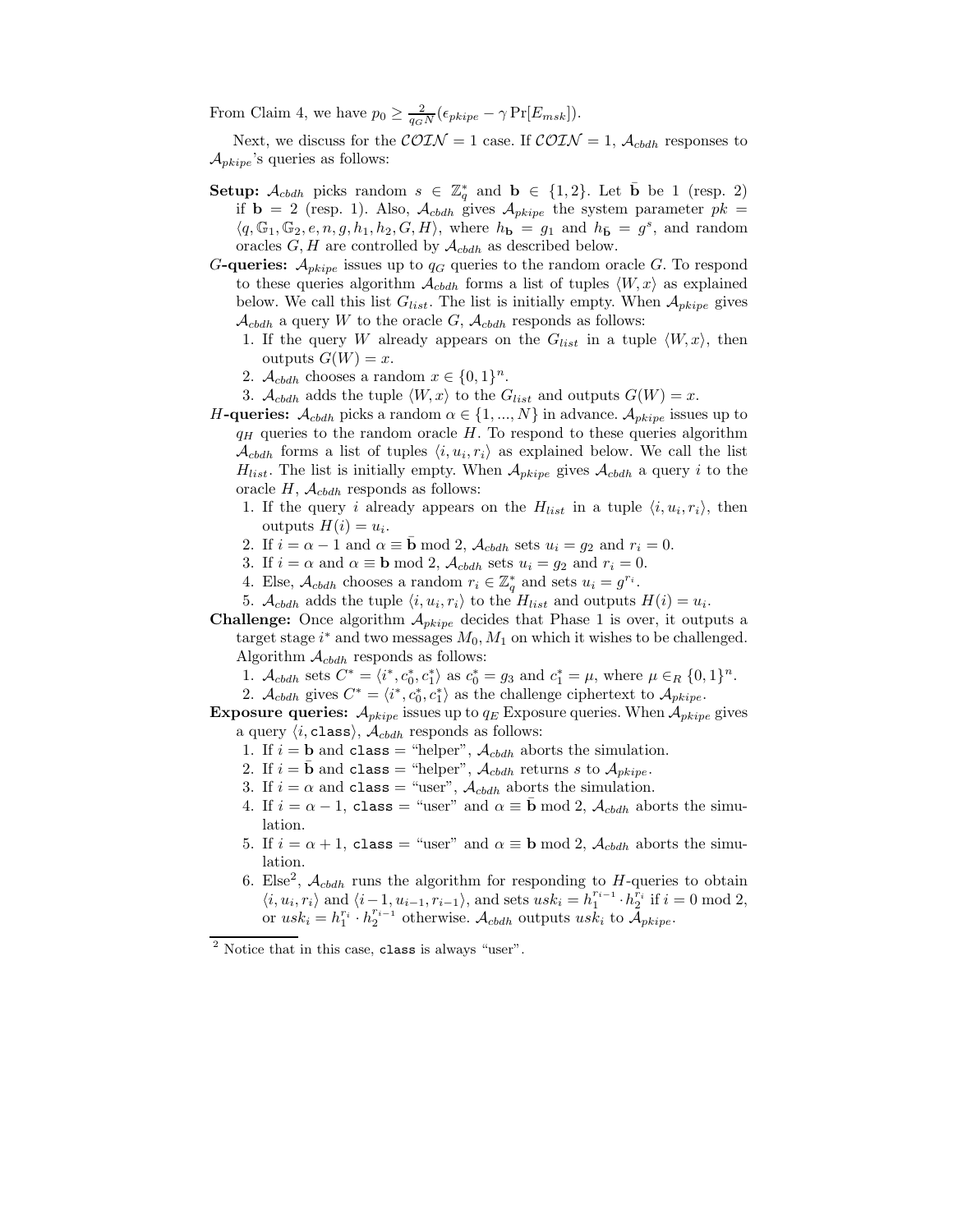**Guess:** When  $A_{pkip}$  decides that Phase 2 is over,  $A_{pkip}$  outputs the guess bit  $\beta' \in \{0, 1\}$ . At the same time, algorithm  $\mathcal{A}_{\text{cbdh}}$  terminates the simulation. Then,  $\mathcal{A}_{\text{cbdh}}$  picks a tuple  $\langle W, x \rangle$  uniformly at random from the  $G_{list}$ , and computes  $T = W \cdot e(g, g_3)^{-s \cdot r_\alpha}$  if  $\alpha \equiv \mathbf{b} \mod 2$ , or  $T = W \cdot e(g, g_3)^{-s \cdot r_{\alpha-1}}$  if  $\alpha \equiv \mathbf{b} \mod 2$ . Finally,  $\mathcal{A}_{cbdh}$  outputs T.

Claim 5 If  $i^* = \alpha$ ,  $\mathcal{A}_{pkipe}$  submits  $\langle \bar{\mathbf{b}}, \text{ "heller"} \rangle$  as an Extraction query, and  $\mathcal{A}_{cbdh}$  does not abort, then  $\mathcal{A}_{pkipe}$ 's view is identical to its view in the real attack until  $\mathcal{A}_{pkip}$  submits  $W^*$  as a G-query, where  $W^* = e(g, g_3)^{s \cdot r_\alpha} \cdot e(g, g)^{abc}$  if  $\alpha \equiv \bar{\mathbf{b}} \mod 2$ , or  $W^* = e(q, q_3)^{s \cdot r_{\alpha-1}} \cdot e(q, q)^{abc}$  if  $\alpha \equiv \mathbf{b} \mod 2$ .

Next, let us define by  $E_3$ , an event assigned to be true if and only if  $i^* = \alpha$ . Similarly, let us define by  $E_4$ , an event assigned to be true if and only if a  $G$ query coincides with  $W^*$ , by  $E_5$ , an event assigned to be true if and only if an Exposure query coincides with  $\langle \mathbf{b}, \text{``heller''} \rangle$ , and by  $E_{msk}$ , an event assigned to be true if and only if an Exposure query coincides with  $\langle i, \text{``heller''}\rangle$  for any  $i \in \{1, 2\}$ . Notice that  $E_{msk}$  is identical to that in the case of  $\mathcal{COLN} = 0$ .

**Claim 6** We have that  $Pr[\beta' = \beta | E_3, \neg E_5, E_{msk}] \ge Pr[\beta' = \beta | E_{msk}].$ 

Claim 7 We have that  $Pr[\beta' = \beta | E_3, \neg E_4, \neg E_5, E_{msk}] = 1/2$ .

Proofs of Claims 5, 6 and 7 are given in the full version of this paper.

**Claim 8** We have that  $Pr[\mathcal{A}_{cbdh}(g, g^a, g^b, g^c) = e(g, g)^{abc} | \mathcal{COLN} = 1] \ge \frac{1}{2q_GN}$ .  $Pr[E_4|E_3, \neg E_5, E_{msk}] Pr[E_{msk}].$ 

*Proof.* If  $i^* = \alpha$ , then  $e(g, g)^{abc}$  can easily be calculated from  $W^*$ , and  $W^*$  appears in  $G_{list}$  with probability  $Pr[E_4]$ . We have  $Pr[E_4] \geq Pr[E_4 | E_3, \neg E_5, E_{msk}]$ .  $Pr[E_3|\neg E_5, E_{msk}] \cdot Pr[\neg E_5, E_{msk}]$ . Furthermore, we have  $Pr[E_3|\neg E_5, E_{msk}] =$  $1/N$ , and  $Pr[\neg E_5, E_{msk}] = 1/2 \cdot Pr[E_{msk}]$ . Hence, by choosing a tuple from  $G_{list}$ uniformly at random,  $\mathcal{A}_{cbdh}$  can correctly output  $e(g, g)^{abc}$  with probability of at least  $1/q_G \cdot 1/N \cdot 1/2 \cdot \Pr[E_4|E_3, \neg E_5, E_{msk}] \Pr[E_{msk}]$ . at least  $1/q_G \cdot 1/N \cdot 1/2 \cdot \Pr[E_4 | E_3, \neg E_5, E_{msk}] \Pr[E_{msk}].$ 

Finally, we calculate  $p_1 := \Pr[\mathcal{A}_{cbdh}(g, g^a, g^b, g^c) = e(g, g)^{abc} | \mathcal{COLN} = 1].$  Letting  $\eta := \Pr[\beta' = \beta | \neg E_{msk}] - 1/2$ , from Claims 5 and 6, we have

$$
\Pr[\beta' = \beta] - \frac{1}{2} = \Pr[\beta' = \beta | \neg E_{msk}] \Pr[\neg E_{msk}] + \Pr[\beta' = \beta | E_{msk}] \Pr[E_{msk}] - \frac{1}{2}
$$
  
=  $(\frac{1}{2} + \eta) \Pr[\neg E_{msk}] + \Pr[\beta' = \beta | E_{msk}] (1 - \Pr[\neg E_{msk}]) - \frac{1}{2}$   
 $\leq (\frac{1}{2} + \eta) \Pr[\neg E_{msk}]$   
+  $\Pr[\beta' = \beta | E_3, \neg E_5, E_{msk}] (1 - \Pr[\neg E_{msk}]) - \frac{1}{2}.$ 

Since we have  $Pr[\beta' = \beta | E_3, \neg E_5, E_{msk}] = Pr[\beta' = \beta | E_3, E_4, \neg E_5, E_{msk}]$ .  $Pr[E_4|E_3, \neg E_5, E_{msk}] + Pr[\beta' = \beta | E_3, \neg E_4, \neg E_5, E_{msk}] \cdot Pr[\neg E_4 | E_3, \neg E_5, E_{msk}],$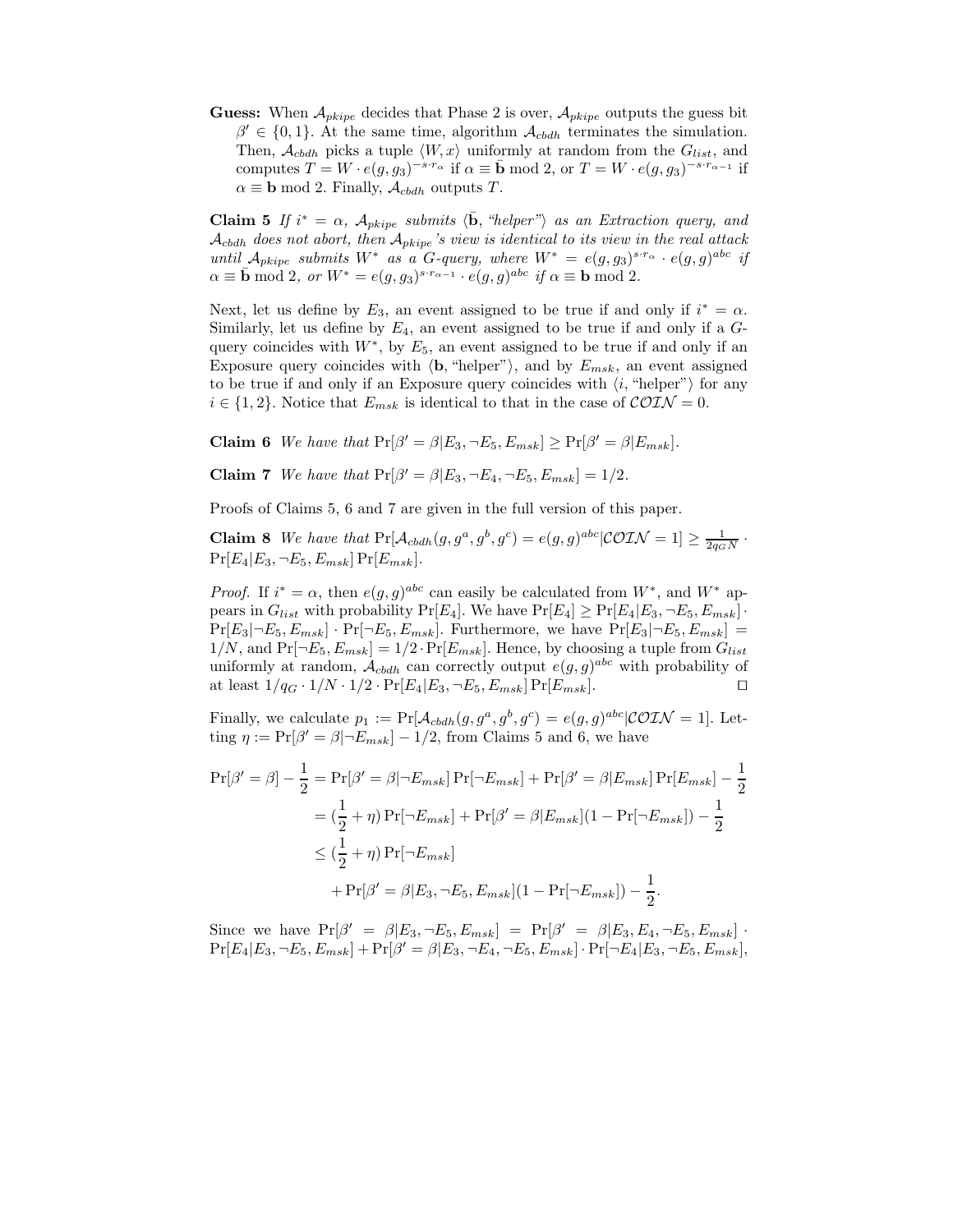from Claim 7, we have

$$
\Pr[\beta' = \beta] - \frac{1}{2} \le (\frac{1}{2} + \eta) \Pr[\neg E_{msk}]
$$
  
+  $(\Pr[E_4 | E_3, \neg E_5, E_{msk}] + \frac{1}{2}(1 - \Pr[E_4 | E_3, \neg E_5, E_{msk}]))$   
 $\cdot (1 - \Pr[\neg E_{msk}]) - \frac{1}{2}$   
=  $\frac{1}{2} \Pr[E_4 | E_3, \neg E_5, E_{msk}] \Pr[E_{msk}] + \eta \Pr[\neg E_{msk}].$ 

From Claim 8, we have  $p_1 \geq \frac{1}{q_GN}(\epsilon_{pkipe} - \eta \Pr[\neg E_{msk}]).$ 

**Claim 9** We have that  $\epsilon_{p k i p e} \ge \gamma \Pr[E_{ms k}] + \eta \Pr[\neg E_{ms k}]$ .

*Proof.* By the definitions of  $\gamma$  and  $\eta$ , we have  $\gamma + 1/2 = Pr[\beta' = \beta | E_{msk}]$  and  $\eta + 1/2 = Pr[\beta' = \beta | \neg E_{msk}],$  and consequently,  $\epsilon_{pkipe} + \frac{1}{2} \ge Pr[\beta' = \beta] =$  $(\gamma + \frac{1}{2})Pr[E_{msk}] + (\eta + \frac{1}{2})Pr[\neg E_{msk}]$ . Hence, we have  $\epsilon_{pkipe} \geq \gamma Pr[E_{msk}] +$  $\eta \Pr[\overline{\neg E_{msk}}]$ , which proves the claim.

Now, we calculate  $\epsilon_{cbdh} (= \Pr[\mathcal{A}_{cbdh}(g, g^a, g^b, g^c) = e(g, g)^{abc}]$ ). From Claim 9, we have

$$
\epsilon_{cbdh} = \delta \cdot p_0 + (1 - \delta) \cdot p_1
$$
  
\n
$$
\geq \delta \left( \frac{2}{q_G N} (\epsilon_{pkipe} - \gamma \Pr[E_{msk}]) \right) + (1 - \delta) \left( \frac{1}{q_G N} (\epsilon_{pkipe} - \eta \Pr[\neg E_{msk}]) \right)
$$
  
\n
$$
\geq \delta \left( \frac{2}{q_G N} (\epsilon_{pkipe} - \gamma \Pr[E_{msk}]) \right) + (1 - \delta) \left( \frac{1}{q_G N} \gamma \Pr[E_{msk}] \right)
$$
  
\n
$$
\geq \frac{1}{q_G N} (2 \delta \epsilon_{pkipe} + (1 - 3 \delta) \gamma \Pr[E_{msk}] )
$$

By letting  $\delta = 1/3$ , we finally have  $\epsilon_{cbdh} \geq \frac{2}{3q_GN} \epsilon_{phipe}$ .

From the above discussions, we can see that the claimed bound of the runningtime of  $\mathcal{A}_{\text{cbdh}}$  holds. This completes the proof of the theorem.  $\Box$ 

#### 3.3 Strongly IND-KE-CPA Scheme

We can build a construction of a strongly IND-KE-CPA scheme PKIPE2 by only slightly modifying PKIPE1. The PKIPE2 consists of the following algorithms:

PKIPE2: STRONGLY IND-KE-CPA CONSTRUCTION

**KeyGen:** Given a security parameter  $k$ , **KeyGen** algorithm does the same as that of PKIPE1 except that it:

2. picks random,  $s_1, s_2, s_3 \in \mathbb{Z}_q^*$ , and sets  $h_1 = g^{s_1 s_3}$  and  $h_2 = g^{s_2 s_3}$ ,

6. outputs  $pk = \langle q, \mathbb{G}_1, \mathbb{G}_2, e, n, g, h_1, h_2, G, H \rangle$ ,  $mst_1 = s_1$ ,  $mst_2 = s_2$ and  $usk_0 = \langle d_{-1}^{s_3} \cdot d_0^{s_3}, s_3 \rangle$ .

∆-Gen: Same as in PKIPE1.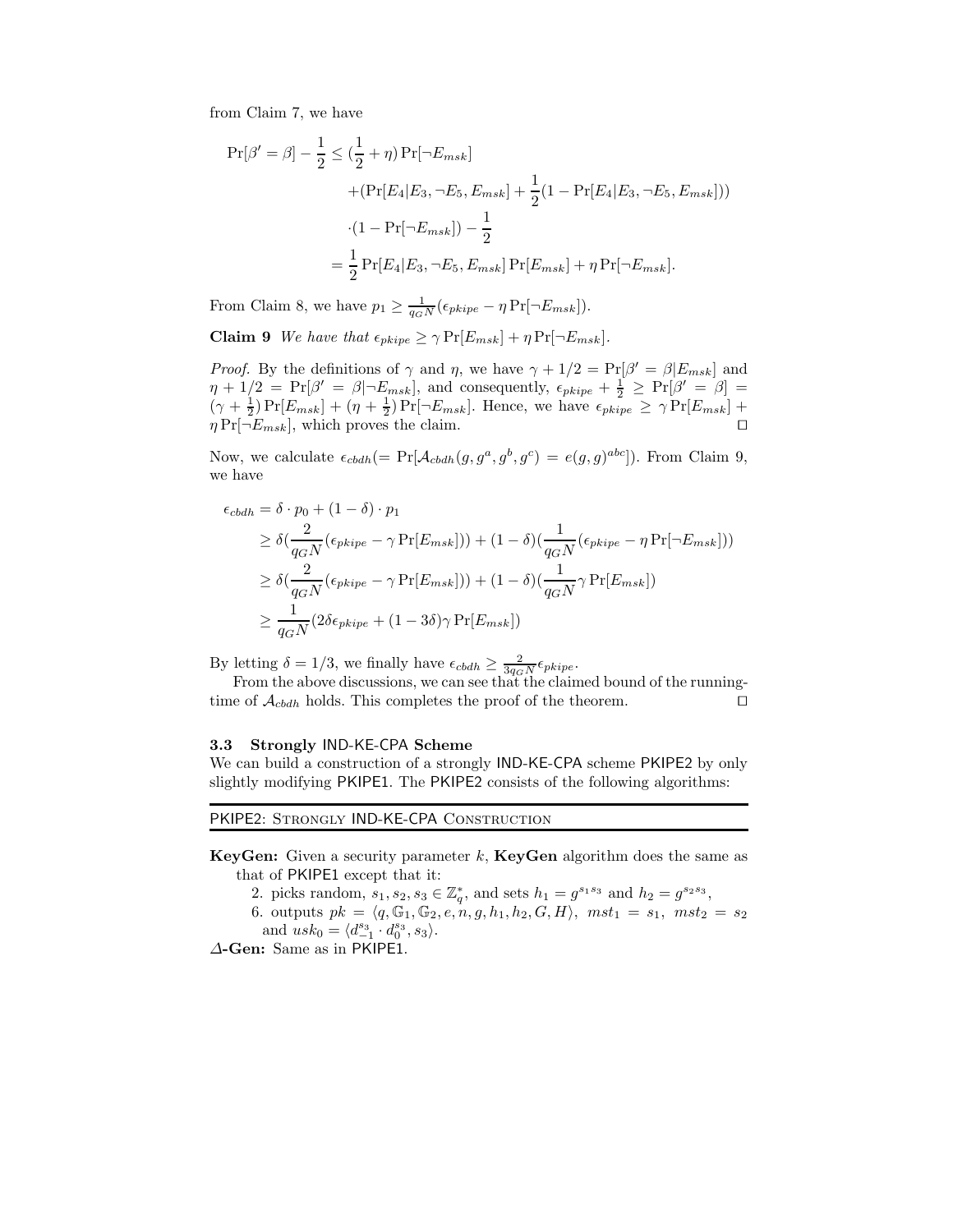**Update:** For given  $usk_{i-1} = \langle usk'_{i-1}, s_3 \rangle$ , hsk<sub>i</sub> and i, **Update** algorithm:

1. computes  $usk'_i = usk'_{i-1} \cdot hsk_i^{ss}$ ,

2. deletes  $usk'_{i-1}$  and  $hsk_i$ ,

3. outputs  $usk_i = \langle usk'_i, s_3 \rangle$ .

Encrypt: Same as in PKIPE1.

**Decrypt:** For given  $usk_i = \langle usk'_i, s_3 \rangle$  and  $C = \langle i, c_0, c_1 \rangle$ , **Decrypt** algorithm does the same as that of PKIPE1 except that it:

1. computes  $W' = e(c_0, usk'_i)$ .

The security proof of PKIPE2 can be done similarly to PKIPE1. Here we briefly explain why both master keys,  $mst_1$  and  $mst_2$ , can be exposed and still guarantee security. Since plaintext M is perfectly hidden by  $G(e(g^r, u s k_i'))$ , it is necessary to compute  $e(g^r, u s k'_i)$  for compromising semantic security of PKIPE2. However, this is almost as difficult as the CBDH problem without knowing  $s_3$  even if the adversary knows both  $mst_1$  and  $mst_2$ . Hence, PKIPE2 is more secure than PKIPE1 against exposure of master helper keys.

# 4 Chosen Ciphertext Secure Construction

In this section, we construct chosen ciphertext secure PKIPE schemes by extending PKIPE1 and PKIPE2 with Fujisaki-Okamoto padding [15, 16]. It should be noticed that the proofs of security of our schemes cannot be straightforwardly done since the model of PKIPE significantly differs from the standard public key encryption.

#### 4.1 Construction

Let F, G, H be cryptographic hash functions  $F: \{1, ..., N\} \times \{0, 1\}^n \times \{0, 1\}^{\ell} \rightarrow$  $\mathbb{Z}_q^*, G: \mathbb{G}_2 \to \{0,1\}^{n+\ell}$  for some n and  $\ell$ , and  $H: \{0,1\}^* \to \mathbb{G}_1$ , respectively. The message space is  $\mathcal{M} = \{0, 1\}^n$ . Except for the ones that are mentioned, the notions are the same as in PKIPE1. The PKIPE3 consists of the following algorithms:

#### PKIPE3: IND-KE-CCA CONSTRUCTION

- KeyGen: Given a security parameter  $k$ , KeyGen algorithm does the same as that of PKIPE1 exceptthat it:
	- 3. chooses cryptographic hash functions  $F$ ,  $G$  and  $H$ ,
	- 6. outputs  $pk = \langle q, \mathbb{G}_1, \mathbb{G}_2, e, n, g, h_1, h_2, F, G, H \rangle$ ,  $mst_1 = s_1$ ,  $mst_2 = s_2$ and  $u s k_0 = d_{-1} \cdot d_0$ .
- ∆-Gen: Same as in PKIPE1.

Update: Same as in PKIPE1.

**Encrypt:** For given pk, i and a message  $M \in \{0,1\}^n$ , **Encrypt** algorithm:

- 1. chooses random  $R \in \{0,1\}^{\ell}$ ,
- 2. computes  $\sigma = F(i, M, R)$ ,
- 3. computes  $u_{i-1} = H(i-1)$  and  $u_i = H(i)$ ,
- 4. if  $i = 0 \mod 2$ , computes  $W = (e(h_1, u_{i-1}) \cdot e(h_2, u_i))^{\sigma}$ ,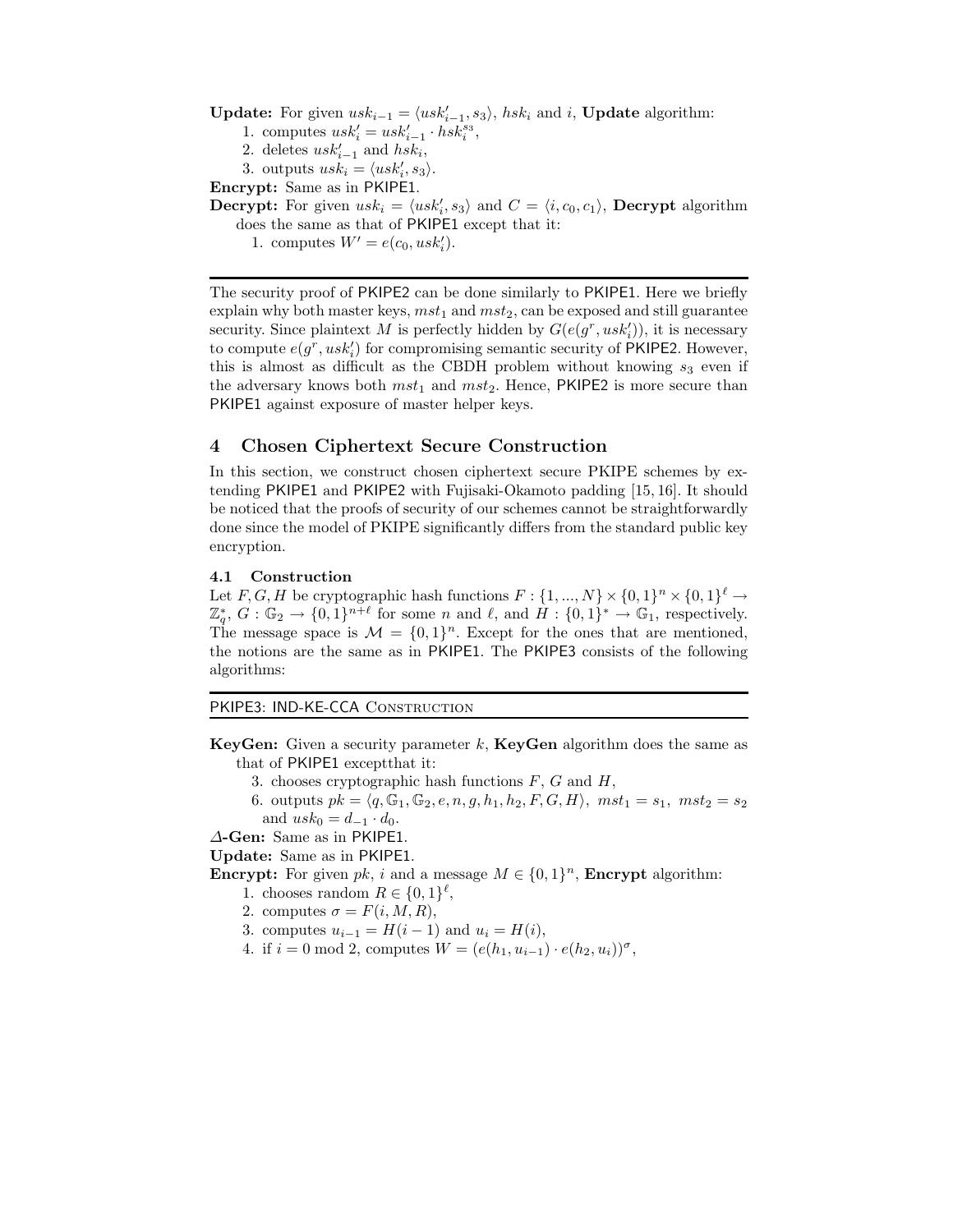- 5. if  $i = 1 \mod 2$ , computes  $W = (e(h_1, u_i) \cdot e(h_2, u_{i-1}))^{\sigma}$ ,
- 6. sets  $C = \langle i, g^{\sigma}, G(W) \oplus (M||R) \rangle$ ,

7. outputs  $C$  as a ciphertext.

**Decrypt:** For given pk, usk<sub>i</sub> and  $C = \langle i, c_0, c_1 \rangle$ , **Decrypt** algorithm:

- 1. outputs  $\perp$  if  $C \notin \mathbb{Z}_N \times \mathbb{G}_1 \times \{0,1\}^{n+\ell}$ ,
- 2. computes  $W' = e(c_0, usk_i),$
- 3. computes  $(M'||R') = c_1 \oplus G(W')$ ,
- 4. outputs M' as a plaintext if  $c_0 = g^{\sigma'}$ , or  $\perp$  otherwise, where  $\sigma' =$  $F(i, M', R').$

#### 4.2 Security

Now, we prove that PKIPE3 is IND-KE-CCA under the CBDH assumption.

**Theorem 2** Suppose  $(t_{\text{cbdh}}, \epsilon_{\text{cbdh}})$ -CBDH assumption holds in  $\langle \mathbb{G}_1, \mathbb{G}_2, e \rangle$  and hash functions G and H are random oracles. Then, PKIPE3 is  $(t_{pkipe}, \epsilon_{pkipe})$ -IND-KE-CCA secure as long as  $\epsilon_{pkipe} \leq \frac{3q_GN}{2} \epsilon_{cbdh} + \frac{2q_F}{2^{\ell}} + \frac{2q_D}{q}$  and  $t_{pkipe} \leq$  $t_{\text{cbdh}} + \Theta(\tau(5q_F + 2q_H + 3q_E + 5q_D))$ , where IND-KE-CPA adversary  $\mathcal{A}_{\text{pkipe}}$  issues at most  $q_F$  F-queries,  $q_H$  H-queries,  $q_D$  Decryption queries and  $q_E$  Exposure queries. Here,  $\tau$  is the maximum time for computing an exponentiation in  $\mathbb{G}_1, \mathbb{G}_2$ , and pairing e.

Proof. The proof of theorem is almost identical to Theorem 1 except that here,  $\mathcal{A}_{\text{cbdh}}$  has to simulate responses to Decryption queries as well. For either the case for  $\mathcal{COLN} = 0$  and 1, if  $i \neq \alpha$ , then it will be easy for  $\mathcal{A}_{\text{cbdh}}$  to calculate usk<sub>i</sub> on his own, so the decryption will be easily done as well. Therefore, we only need to consider the case for  $i = \alpha$ . Concretely,  $\mathcal{A}_{\text{cbdh}}$ 's responses to  $\mathcal{A}_{\text{pkipe}}$ 's queries can be simulated as follows:

- F-queries:  $A_{pkipe}$  picks a random  $R^*$  ∈ {0, 1}<sup>ℓ</sup> in advance.  $A_{pkipe}$  issues up to  $q_F$  queries to the random oracle F. To respond to these queries, algorithm  $\mathcal{A}_{\text{cbdh}}$  forms a list of tuples  $\langle i, M, R, \sigma \rangle$  as explained below. We call this list  $F_{list}$ . The list is initially empty. When  $A_{pkipe}$  gives  $A_{cold}$  a query  $(i, M, R)$ to the oracle  $F$ ,  $\mathcal{A}_{cbdh}$  responds as follows:
	- 1. If  $R = R^*$ ,  $\mathcal{A}_{cbdh}$  aborts the simulation.
	- 2. If the query  $(i, M, R)$  already appears on the  $F_{list}$  in a tuple  $\langle i, M, R, \sigma \rangle$ , then outputs  $F(i, M, R) = \sigma$ .
	- 3.  $\mathcal{A}_{cbdh}$  chooses a random  $\sigma \in \mathbb{Z}_q^*$ .
	- 4.  $\mathcal{A}_{cbdh}$  adds the tuple  $\langle i, M, R, \sigma \rangle$  to the  $F_{list}$  and outputs  $F(i, M, R) = \sigma$ .
- **Challenge:** Once algorithm  $A_{pkipe}$  decides that Phase 1 is over, it outputs a target stage  $i^*$  and two messages  $M_0, M_1$  on which it wishes to be challenged. Algorithm  $\mathcal{A}_{cbdh}$  responds as follows:
	- 1.  $A_{cbdh}$  sets  $C^* = \langle i^*, c_0^*, c_1^* \rangle$  as  $c_0^* = g_3$  and  $c_1^* = \mu$ , where  $\mu \in_R \{0, 1\}^{n+\ell}$ .
	- 2.  $A_{\text{cbdh}}$  gives  $C^* = \langle i^*, c_0^*, c_1^* \rangle$  as the challenge ciphertext to  $A_{\text{pkipe}}$ .
- **Decryption queries:**  $A_{pkip}$  issues up to  $q_D$  Decryption queries. When  $A_{pkip}$ gives a query  $C = \langle i, c_0, c_1 \rangle$ ,  $\mathcal{A}_{\text{cbdh}}$  responds as follows: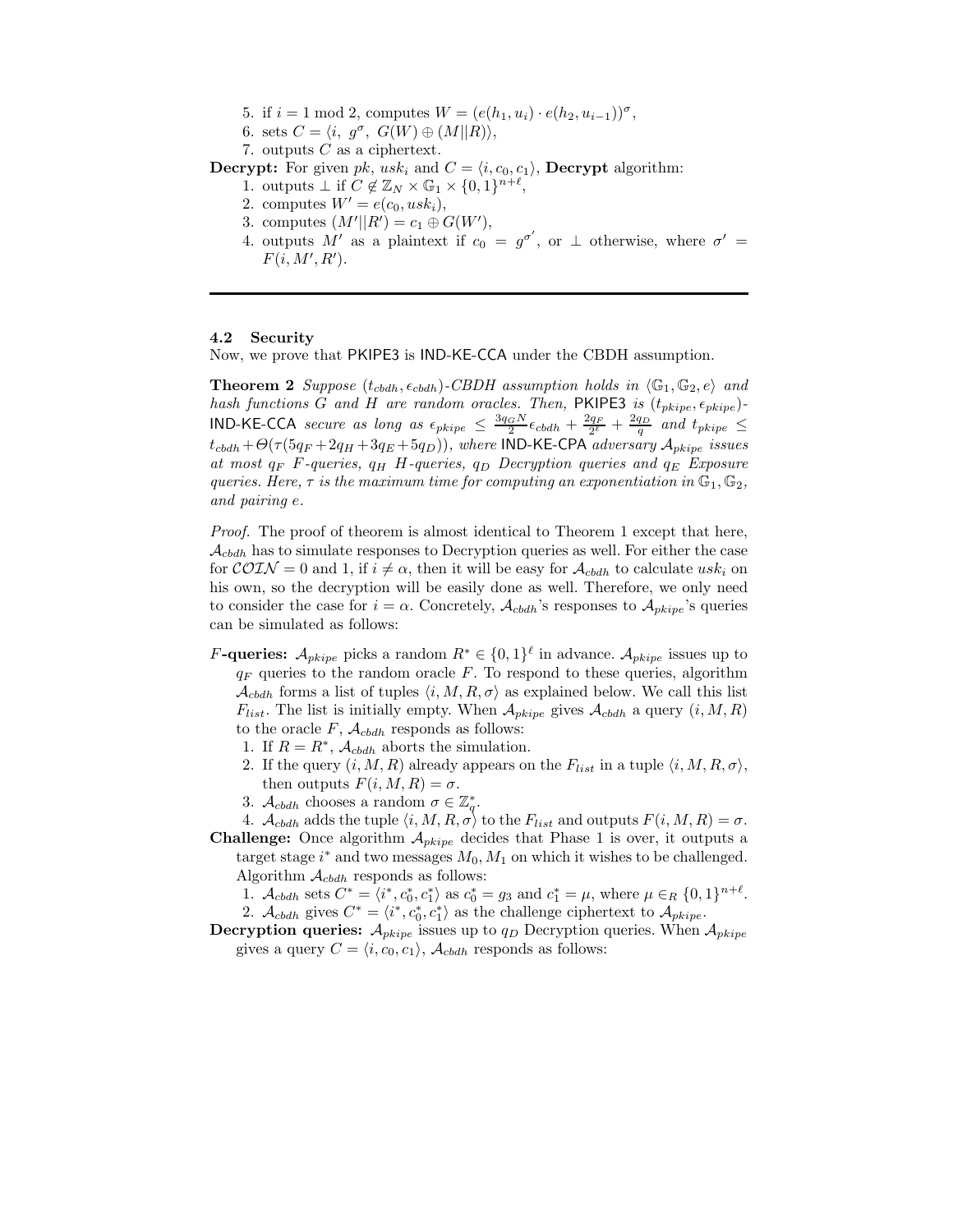- 1. If  $i \neq \alpha$ ,  $\mathcal{A}_{\text{cbdh}}$  runs the algorithm to respond to Exposure queries to obtain usk<sub>i</sub>, decrypts C, and outputs the decryption result to  $A_{pkipe}$ .
- 2. If  $i = \alpha$ ,  $\mathcal{A}_{cbdh}$  searches for a tuple  $\langle \alpha, M, R, \sigma \rangle$  from  $F_{list}$  such that

$$
c_0 = g^{\sigma},
$$
  
\n
$$
c_1 = G((e(h_1, u_{\alpha-1}) \cdot e(h_2, u_{\alpha}))^{\sigma}) \oplus (M||R) \quad \text{if } \alpha = 0 \text{ mod } 2,
$$
  
\n
$$
= G((e(h_1, u_{\alpha}) \cdot e(h_2, u_{\alpha-1}))^{\sigma}) \oplus (M||R) \quad \text{if } \alpha = 1 \text{ mod } 2.
$$

3. If there exists such a tuple,  $\mathcal{A}_{cbdh}$  outputs M to  $\mathcal{A}_{pkipe}$ . Otherwise,  $\mathcal{A}_{cbdh}$ outputs ⊥.

Responses to G-queries, H-queries and Exposure queries can be simulated similarly to the proof in Theorem 1.

Next, let us define by  $F\text{-}Fail$  an event assigned to be true if and only if there exists a F-query  $\langle i, M, R \rangle$  such that  $R = R^*$ . Similarly, let us define by D-Fail an event assigned to be true if and only if  $\mathcal{A}_{\text{cbdh}}$  returns  $\perp$  for a Decryption query which should not be rejected.

Using this, and following the proof of Theorem 1, we get the next inequalities:

$$
p_0 \ge \frac{2}{q_G N} (\epsilon_{pkipe} - \gamma \Pr[E_{msk}] - \Pr[F\text{-}Fall] - \Pr[D\text{-}Tail]),
$$
  

$$
p_1 \ge \frac{1}{q_G N} (\epsilon_{pkipe} - \eta \Pr[\neg E_{msk}] - \Pr[F\text{-}Tail] - \Pr[D\text{-}Tail]),
$$

where  $p_w := \Pr[\mathcal{A}_{\text{cbdh}}(g, g^a, g^b, g^c) = e(g, g)^{\text{abc}} | \mathcal{COLN} = w]$  for  $w \in \{0, 1\}$ , and  $q_G, \gamma, \eta$  and  $E_{msk}$  are denoted similarly as in Theorem 1.

We then calculate  $Pr[F\text{-}Fall]$  and  $Pr[D\text{-}Tail]$ . Since it is information theoretically impossible to obtain any informaion on  $R^*$ ,  $A_{pkipe}$  submits  $R^*$  as in one of F-queries with probability at most  $q_F/2^{\ell}$ .  $\mathcal{A}_{\text{cbdh}}$  fails to respond to a Decryption query only when  $A_{pkipe}$  succeeds to generate a ciphertext  $C =$  **Encrypt** $(pk, \alpha, M; R)$  without submitting a F-query  $\langle \alpha, M, R \rangle$ . Hence,  $Pr[D\text{-}Tail]$  will be at most  $q_D/q$ .

Finally, by letting  $\delta = 1/3$ , we have  $\epsilon_{cbdh} \geq \frac{2}{3q_GN} (\epsilon_{pkipe} - \frac{2q_F}{2^{\ell}} - \frac{2q_D}{q}).$ 

From the above discussions, we can easily see that the claimed bound of the running-time of  $\mathcal{A}_{\text{cbdh}}$  holds. This completes the proof of the theorem.  $\Box$ 

Strongly IND-KE-CCA Construction. We can build a strongly IND-KE-CCA scheme by combining the ideas of PKIPE2 and PKIPE3. A concrete construction of the scheme is given in the full version of this paper.

### Acknowledgement

The authors would like to thank Nuttapong Attrapadung, Yang Cui, Yevgeniy Dodis, Jun Furukawa, Moti Yung, Rui Zhang, and anonymous referees for their comments and suggestions.